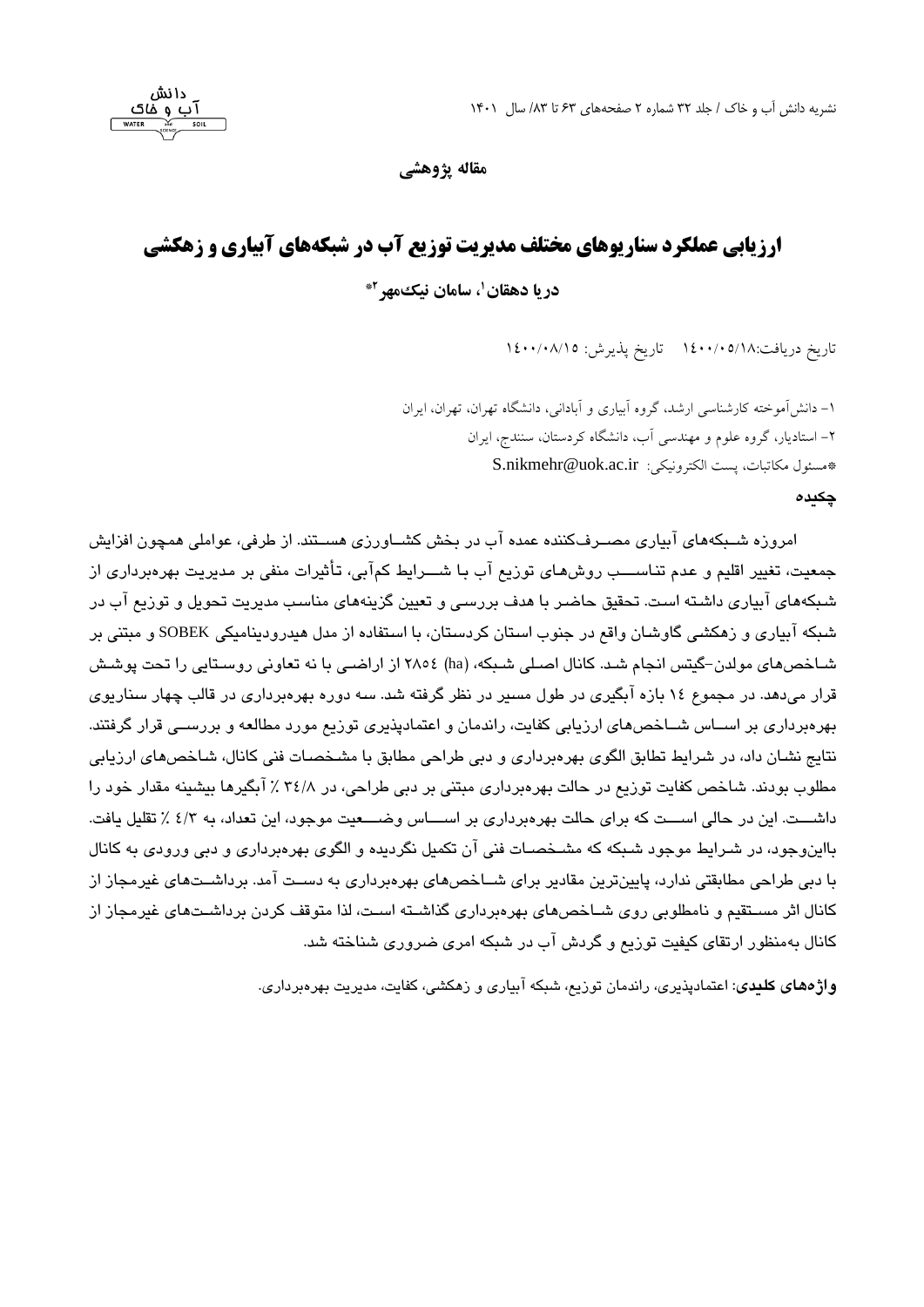## **Evaluating the Performance of Different Scenarios of Water Distribution**

## **Management in Irrigation and Drainage Networks**

#### **Darya Dehghan<sup>1</sup> , Saman Nikmehr2\***

Received: August 9, 2021 Accepted: November 6, 2021

1-Former M. Sc. Student, Deptartment of Irrigation and Reclamation Engineering, University of Tehran, Tehran, Iran

2-Assist. Prof., Dept. of Water Science and Engineering, University of Kurdistan, Sanandaj, Iran

\* Corresponding author, E-mail: [S.nikmehr@uok.ac.ir](mailto:S.nikmehr@uok.ac.ir)

#### **Abstract**

#### **Background and Objectives**

Population growth, increasing competition in various sectors of water consumption (industry, drinking, and agriculture), and limited water resources require for proper management and optimal use of water resources. Irrigation and drainage networks play an important role in the economic development of the region and the main factors of their structure change during the operation period. Therefor a single management program over time, can not meet the needs of the operation and reduces the efficiency of networks compared to the expected performance at the time of design. Poor performance of irrigation networks and their effect on reducing water productivity in the agricultural sector has necessitated the need to provide effective methods for the proper operation of irrigation networks. What has not regained its proper importance and status is the operation of networks in a scientific manner and under the principles of the original plan and to increase the productivity of the water consumption unit. Low irrigation efficiency reducing the useful life of irrigation facilities, increasing the costs of managing the operation and maintenance of irrigation networks, and increasing the government's financial losses are among the common problems of irrigation networks in Iran. Conventional design and operation of irrigation networks due to the lack of tools to comply with the rules of operation with the changing needs of water time, causes significant losses in the networks. The present study was conducted to examine and determine appropriate options for managing the delivery and distribution of water in terms of space in the network.

#### **Methodology**

A part of the irrigation and drainage network of Gavoshan, in the south of Kurdistan province was considered. The main channel of the network covers 2854 ha of downstream lands, which includes 9 rural cooperatives. A total of 14 intakes ranges were considered along the route, including two inverted siphons at the beginning of the network, 13 duckbill weir, and 23 intakes (18 farm intakes and five main and grade two intakes). four different operation periods were considered. four operation scenarios were studied based on the evaluation indices of distribution adequacy, efficiency, and reliability. To perform simulations and evaluate the performance of the main network from the perspective of operation in this study, the hydrodynamic model SOBEK, Ver. 2.12.002 was used.

#### **Findings**

According to the results obtained from the studied indicators for the S1 operation scenario (designed based on discharge at peak consumption), the average values of the adequacy, efficiency, and reliability indices were obtained 0.80, 0.96, and 0.24, respectively. In the second scenario, the average adequacy, efficiency, and reliability indicators were 0.71, 0.84, and 0.34, respectively. Accordingly, it can be concluded that for the S2 operation scenario, the distribution efficiency index for the main network was moderate and the distribution of water throughout the network based on the above index was relatively acceptable. However, the performance of the main network in water distribution based on adequacy and reliability indicators has been very poor and unfavorable, so that most of the cooperatives in the main network, have received water unequally and unfairly. According to the obtained results for the S3 operation scenario, the average values of the total indicators of adequacy, efficiency, and reliability were estimated to be 0.62, 0.71, and 0.46, respectively. Unauthorized withdrawals along the main channel were also one of the factors aggravating the decrease in evaluation indicators in different scenarios.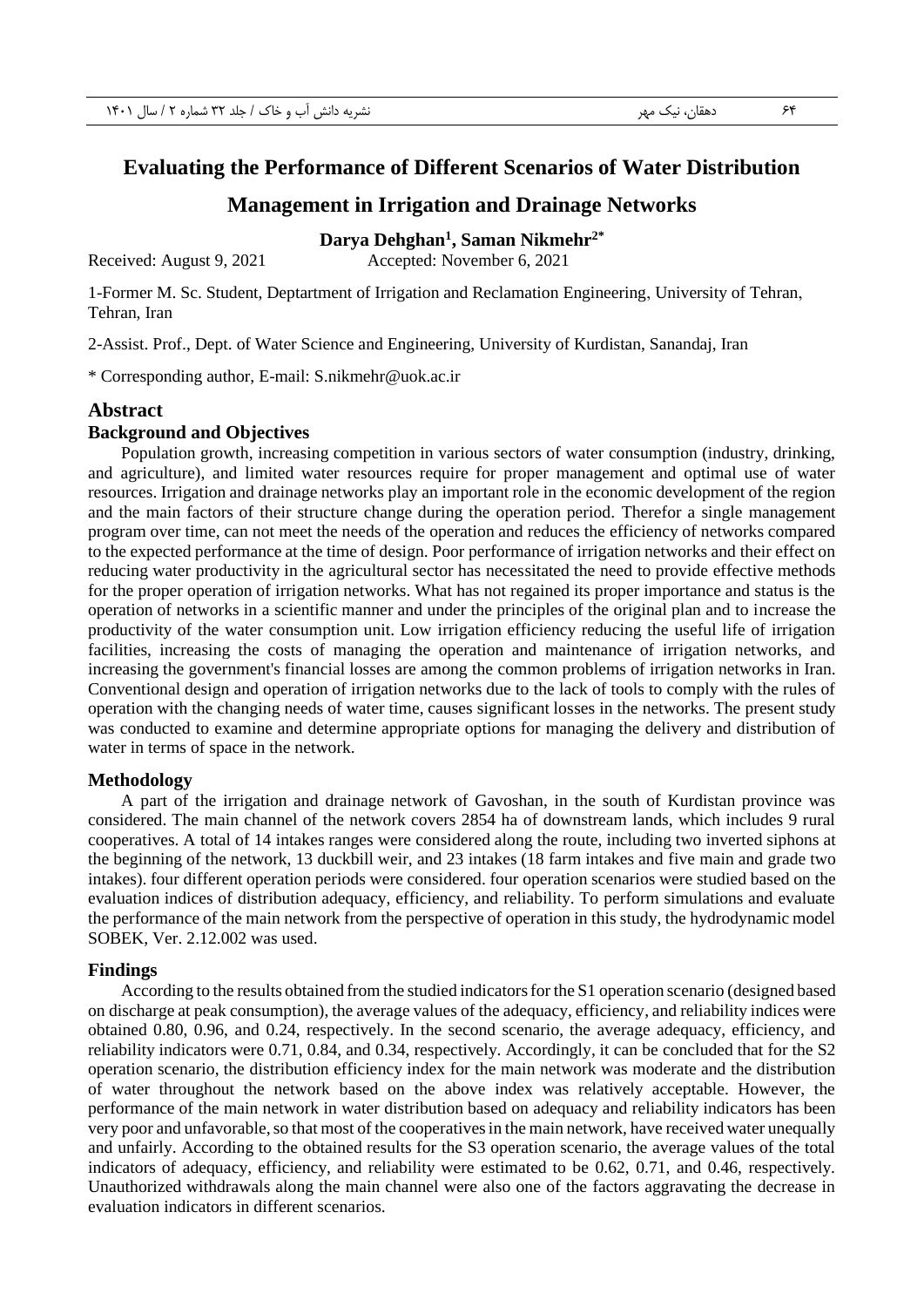#### **Conclusion**

The results showed that the technical specifications and design of the channel are closely related to the design discharge of the channel as well as the pattern of channel operation. So that during the design, the channel should be designed based on the design discharge of the entrance to the channel, as well as the operating pattern appropriate to it. In this case, the evaluation indicators used were favorable. However, in the current conditions of the network, the technical specifications of which have not been completed and the pattern of operation and discharge of the channel do not comply with it, the lowest values were obtained for the evaluation indicators. Therefore, to improve the quality of water distribution in the network and increase the operation indicators, the technical specifications of the network should be completed and water intake should not be taken in its current form.

In the current operation of the network, in addition to the problem of how to draw water from the channel and also the inflow of much less than the discharge of the channel design, unauthorized withdrawals from the canal have caused several problems of operation. In such a way that it has a direct effect on each operation indicators and minimizes them. Therefore, stopping unauthorized withdrawals from the channel in order to improve the quality of water distribution in the network is essential. It is also very important and necessary to create a mechanism to control the discharge of cooperatives located in the upstream part of the network in order to increase the indicators of adequacy and justice in the whole network.

**Keywords:** Reliability, Distribution efficiency, Irrigation and drainage network, Adequacy, Operation management.

**مقدمه**

مثال می توان به تغییر در الگوی کشبیت، افزایش جمعیت و خُرد شـدن اراضـی، کاهش ذخیره مفید مخزن سب، رسوبگذاری در کانالها و کاهش ظرفیت انتقال آنها، فرســودگی و تخریب کانالها و ســـازههای هیبدرولیکی، برداشبت غیراصبولی و کنترل نشبیدهٔ کشباورزان از شبیکه، افزایش اراضبی زیر کشبت به دلیل تغییر کاربری اراضی، تأمین نشدن دبی طراحی و کمبود آب در برخی از بازههای زمانی و افزایش نیازهای آبی و همچنین تغییرات در ســــاختار مدیریت و بهرهبردار*ی* اشباره کرد. اسبتفاده از شببکههای مدرن آبیاری و زهکشبی به عنوان یکی از راههای استفاده بهینه از منابع محدود آب و خاک تلقی میگردند. طبق بررسب,های صبورتگرفته عملکرد شبیکههای آبیاری کمتر از مقدار پیشبینی شبده در طرحهای اولیه اسبت. مطالعات و تحقیقات اداره عمران اراضــــی آمریکا (USBR<sup>1</sup>) نشــــان میدهد که راندمان متوسط شبکههای آبیاری در امریکا ٤٤ درصبد بوده است و بیش از یک سبوم این پروژهها راندمانی کمتر از ۳۰ درصب داشتهاند. (بارت ۱۹۹۸)

رشب روزافزون جمعیت، افزایش رقبابت در بخشهای مختلف مصبر فکننده آب (صبنعت، شبرب و کشباورزی) و محدودیت منابع آب، ضبور ت مدیریت مناسب و استفاده بهینه از منابع آب را ایجاب میکند. از .<br>طرف دیگر توجـه بـه مســـئلـه کمبود آب و وقوع خشبکستالیها، کاهش بارندگیها و نزولات جوی، توزیع بارندگیها در فصبول غیر زراعی و لزوم بهرهبرداری بهینه از منابع محدود آب، اعمال شبیوههای مدیریتی مناسب در توزیع و تحویل آب در شـبکههای آبیاری را بیش از گذشته حائز اهمیت کرده است تا بین منابع آب در دست رس و نیازهای موجود تعادل ایجاد شبیده و حداکثر بهره اقتصـــادی و رضــــایتمندی اجتماعی را به همراه داشـته باشـد. شـبکههای آبیاری و زهکشـی نقش مهمی را در توسعه اقتصادی منطقه به عهده دارند. با این وجود، عوامل اصبلی سیاختار این شبکهها در طول دوره بهرهبرداری دستخوش تغییرات می شبود؛ ب طوری که یک برنامه مدیریتی واحد در طول زمان، نمی تواند پاسخگوی نیازهای بهروبرداری باشد. بهعنوان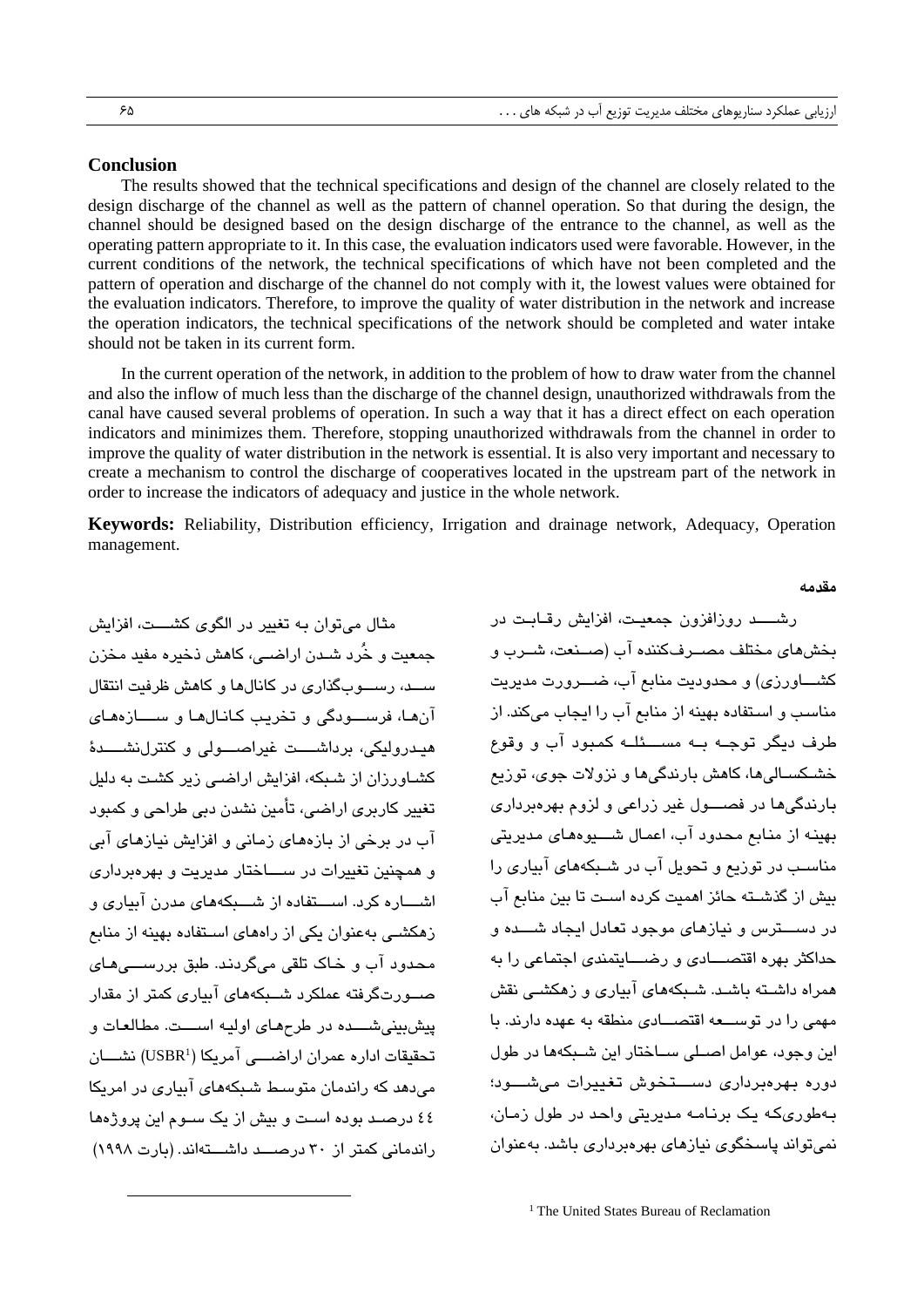برای اعتبارسنجی نتایج مدل، علاوه بر مقایسه با وضع موجود از روشهای ریاضــی نیز اســتفاده به عمل آمد. نتایج نشسان داد مدل موردنظر قادر اسست پاسسخهای متغیری را با صحت و دقت کافی در زمان نسبتاً کوتاهی ارائه نماید. نجیم و همکاران (٢٠٠٤) مدل هیدرولیکی Canalman را به منظور مدیریت آب در کانالهای انتقال آب شــالیزار بســرانگ پراگ در هند به کار بردند. تحقیق ایشبان نشبان داد،مدل با دقت خوبی قادر به شبیهسبازی گزینههای مختلف بهروبرداری کانالهای درجه یک و دو است. منعم و همكاران (٢٠٠٧) برنامهريزي بهينه تحويل آب در کانالهای آبیاری را با استفاده از الگوریتم ژنتیک در تحقیقی مورد مطالعه و بررســـی قرار داد. در تحقیق مذکور، روش بهینهسازی SA<sup>3</sup> مورد استفاده قرار گرفته و در آن حل مســــائل توزیع آب در کانالهای آبیاری بهصورت چند هدفی بوده و اهداف متفاوت را بهصورت همزمان مدنظر قرار داده است. محمدی و همکاران (۲۰۱۷) عملکرد فنی و وضعیت بهرهبرداری سازههای تنظیم و کنترل جریان در شـبکه آبیاری ورامین را مورد مطالعه قراردادند. نتایج نشــان داد که دریچههای نیرپیک در محدوده ۸–٪ الی ۸۳٪ خطا در آبدهی داشته و بهطور متوســـط ٢٢٪ بیشتر از مقدار موردنظر بهرهبردار، آب را به پایین دست انتقال می دهند. آنها تنظیم نامناسب سبطح آب، انباشبت رسبوب و فرار آب از جناحین دریچهها را از دلایل اصــلی این اختلاف دبی ذکر کردند. کانونی و عابدی (۲۰۱۸) عملکرد زمانی و مکانی شـــبکه آبیاری یامچی در استان اردبیل را بر اساس شاخصهای مختلف از جمله تأمین نسببی منابع آب، تأمین نسببی آب آبیاری، نســبت حجم آب تحویلی و نســبت رطوبت قابل دسترس مورد ارزیابی قرار دادند. نتایج نشان داد که در ســالهای آخر بهرهبرداری، بخش وســیعی از اراضــی دچار خشسکی شسدید بوده و سسطح زمینهای با تأمین

فقدان اطلاعات صبحیح، عدم دقت کافی در اجرای تنظیمات ســـــازهای، کنش و تأثیرات هیدرولیکی متقابل سازهها و اختلاف مابین مقادیر هدف و واقعی متغیرهای مدیریتی از جمله مهمترین عواملی هسستند که عملکرد سامانههای انتقال و توزیع را تحتالشعاع قرار میدهند (منتظر و همکاران ٢٠٠٧). از این رو، تحقیق در نحوه مدیریت بهرهبرداری و تعیین روشها و ابزار کنترل مناسب در شبکهها، امری ضروری است که با به خدمت گرفتن مبدلهبای هبیدرودبنبامبیک، طراحی و اجرای سهامانههای کنترل و شبوههای بهینهسبازی مناسب انجامپذیر است. در این راستا، مطالعات گستردهای تاکنون توسط محققین مختلف انجام شبده است. کسب دوز و همکاران (۱۹۹۸) با بهرهگیری از مدل ICSS-POM در شــبکه آبیاری قوریچای، بهینهســازی برنامه توزیع را مورد بررســی قرار داده و روش بهرهبرداری جریان مداوم با دبی متغیر را بهعنوان گزینه برتر ارائه کردند. میشبرا و همکاران (۲۰۰۱) بهمنظور بهبود بهرهبرداری و مدیریت شبکه آبیار*ی* کانگساباتی<sup>۲</sup> در غرب هند از مدل هیدرولیکی Mike11 استقاده کردند. آنها از یک نسبت کارانی (نسبت دبی مشاهداتی به دبی برنامهریزی شده) به عنوان شساخص ارزيابي درجه يكنواختي در انتقال جریان اسـتفاده نمودند. نتایج نشــان داد،نســبت فوق در طول کانال یک اُفت سـریع دارد که نشــان،دهنده اســتفاده بیشازحد آب در آبگیرهای بالادست است.

محسنی موحد و منعم (۲۰۰۳) مدل ICSSDOM را جهت ارزیـابی عملکرد و بهینــهســـــازی بهرهبرداری کانالهای آبیاری مورد استقاده قرار دادند. در این مدل برای اولین بار از روش بهینهســــازی SA که یک روش عددی با سـاختار تصـادفی هوشـمند اسـت در ترکیب با مدل هیدرودینامیک ICSS استفاده گردید. بهمنظور آزمون و ارزیابی مدل تهیهشـــده از دادههای واقعی یک کانال توزیعکننده از شـبکه آبیاری دز اسـتفاده شــده و

<sup>3</sup> Simulated Annealing

<sup>2</sup> Kangsabati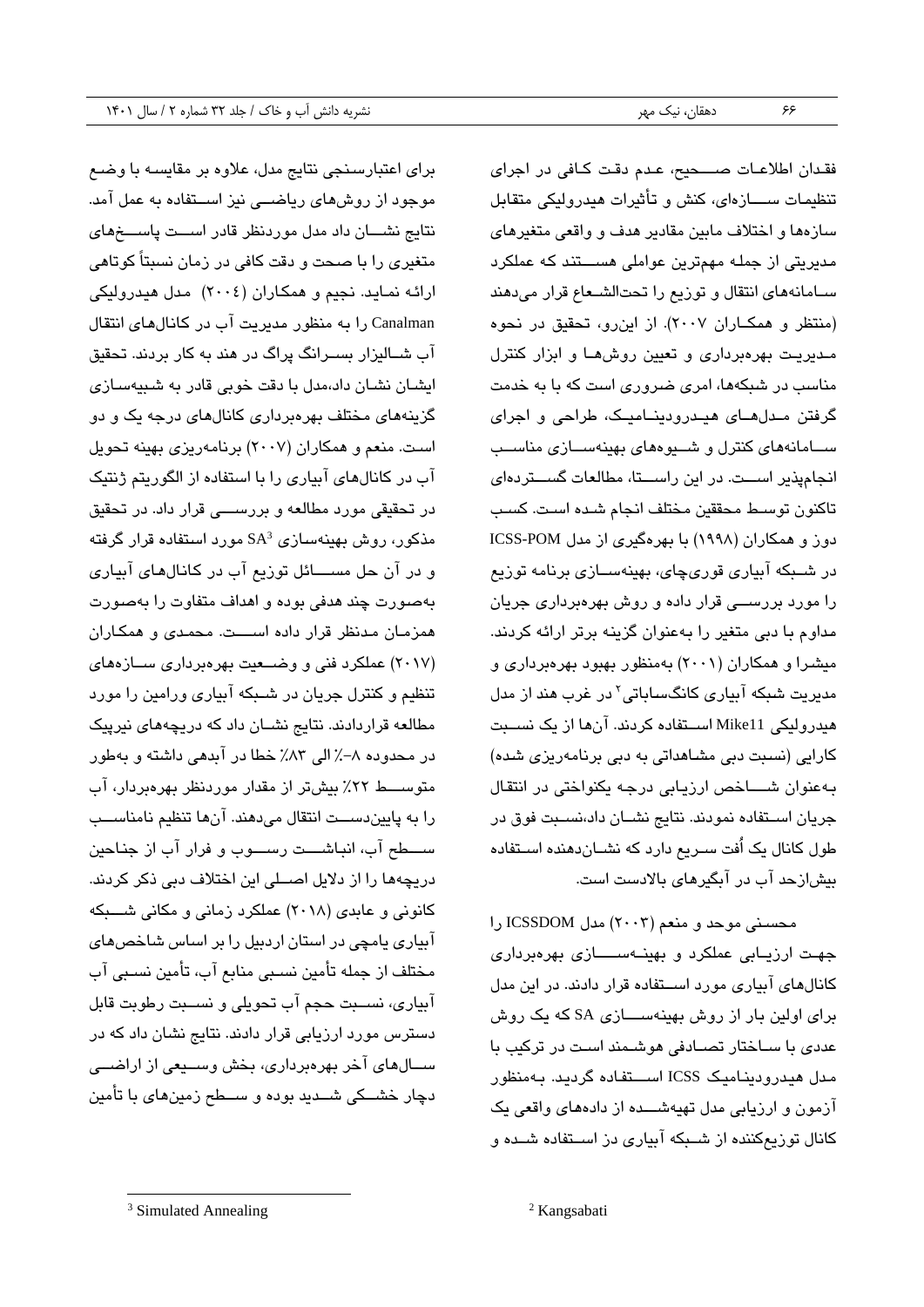کامل نیاز آبی کاهش بافته است. خان و گامن (۲۰۰۸) مدل هیدرودینامیکی یک بُعدی Canahman را جهت

ارزیابی صــرفهجوی آب در یک کانال درجه ۲ در سبامانه آبیاری SWAT در شبمال غرب پاکستان مورد استفاده قرار دادند. گزینههای مختلف قطع شبانه جریان شبامل بهروبرداری از کانال در ۸۰، ۸۰، ۷۰ و ۷۰ درصب عرضه کانال شبیهسازی شد. آنها به این نتیجه رسیدند که گزینه بهرهبرداری شـــش ســـاعته در روز و بســـتن کانال در شـــب بهترین گزینه اســـت. اگرچه گزینههای بهرهبرداری کانال در دبی های پایین نیازمند ســاعتهای آبیاری شبانه بودند و از اینرو توصیه نشدند، اما این گزینهها می توانند صب رفهجویی آب را به همراه داشت باشند. هاشمی و ون اورلوپ (۲۰۱۳) به بررسی سیستم کنترلی غیر متمرکز روی کانال اصطی دز برای مدیریت در شرایط کمآبی با استفاده از مدل هیدرولیکی SOBEK پرداختند. نتایج نشـان داد سـیسـتم کنترلی قادر به توزیع عادلانه آب در شرایط کمآبی است. عبدالموتی (۲۰۱۳) با استقاده از مدل SOBEK کانال ایبراهیمیا را در شبکه گیزای مصب مورد ارزیابی قرار داد و با آنالیز پارامترهای هیدرولیکی، راهکارهای ســازهای را برای ارتقای راندمان کانال پیشبنهاد نمود. نام و همکاران (٢٠١٦) شرایط موجود در توزیع زمانی و مکانی آب در شبکه ای در جنوب کره را با استفاده از شـخاصهای بهرهبرداری مورد ارزیابی قرار دادند. با توجه به نتایج شباخص های بهره بردای مشبخص شبد که میتوان با تغییر مدیریت در شـــبکه، طرحهای توســـعهای در جهت منافع کشباورزی و اقتصادی را انجام داد. ابراهیمیان و همکاران ( ۲۰۱۹) با استفاده از مدل هیدرودینامیک ICSS شبریط مختلف بهرهبرداری را بروی کانال عقیلی مورد بررسے، قرار دادند. نتایج نشـان داد که سـناریوهای اول و چهارم بیشترین بهره وری آب را داشته است. یلتقیان خیابانی و همکاران (۲۰۱۹) ارزیابی عملکرد تحویل و توزیع آب و دیدگاه اقتصـاد مهندسـی، طبق شـاخصهای نسبت درآمد به هزینه و سـود نهایی طی دورههای بلند

و کوتاه مدت را در کانال رود شـت مورد بررســی قرار دادند. نتایج نشـــان داد که حداکثر ســـود در ســــناریوی نرمال و در دورههای کوتاه پنج و بلندمدت ده سساله برای راهکار غیرســـازهای افزایش دبی و کاهش زمان آبیاری به دست آمد.

آنچه اهمیت و جایگاه شباسیته خورد را باز نیافته است، بهرهبرداری از شبکهها بهصورت علمی و مطابق با مبانی طرح اولیه و با هدف افزایش بهرهوری واحد آب مصبرفی است. پایین بودن راندمان آبیاری و اتلاف زیاد آب کشــــاورزی، کاهش عمر مفید تأســــیســــات آبیاری، افزایش هزینههای مدیریت بهرهبرداری و نگهداری از شب بکه های آبیاری و اصب ولاً بی توجهی به این مهم، و افزایش زیانهای مالی دولت از جمله مشسکلات طراحی متداول شبکه آبیاری در ایران است. طراحی و بهرهبرداری متداول شبکههای آبیاری به دلیل عدم وجود ابزارهای تطبیق قوانین بهرهبرداری با نیازهای متغیر زمانی آب، تلفات قابل ملاحظهای را در شبکهها به وجود میآورد. از این رو تحقیق در نحوه مـدیریـت بهرهبرداری و تعیین روشها و ابزار کنترل مناســب در شبکهها، امری ضروری است. یکی از ضعفهای موجود در طراحی شبکههای آبیاری در حال حاضـر، عدم ارائه الگوی بهرهبرداری و توزیع مناســـب آب از ســـوی مشــاوران اســت و در واقع مهمترین قســمت طرح که ضامن به هدف رسیدن طرح است نادیده گرفته می شود. لذا توجه هر چه بیشـــتر بـه روشهـای مدیریتی جهت تحویل و توزیع آب، متناسب با نیازها و شـرایط فیزیکی و هیدرولیکی موجود در شــــبکه، یافتن راهحل بهینه (یا سناریوهای بهینه) از بین روشهای موجود برای آبیاری اراضب، و ارزیابی همه جانبه این راهحل، برای تداوم بهرهبرداری از شبکه، رضـایت آببران و حل مشـکلاتی که بهطور مداوم در طول زمان ایجاد میشوند، ضروری است.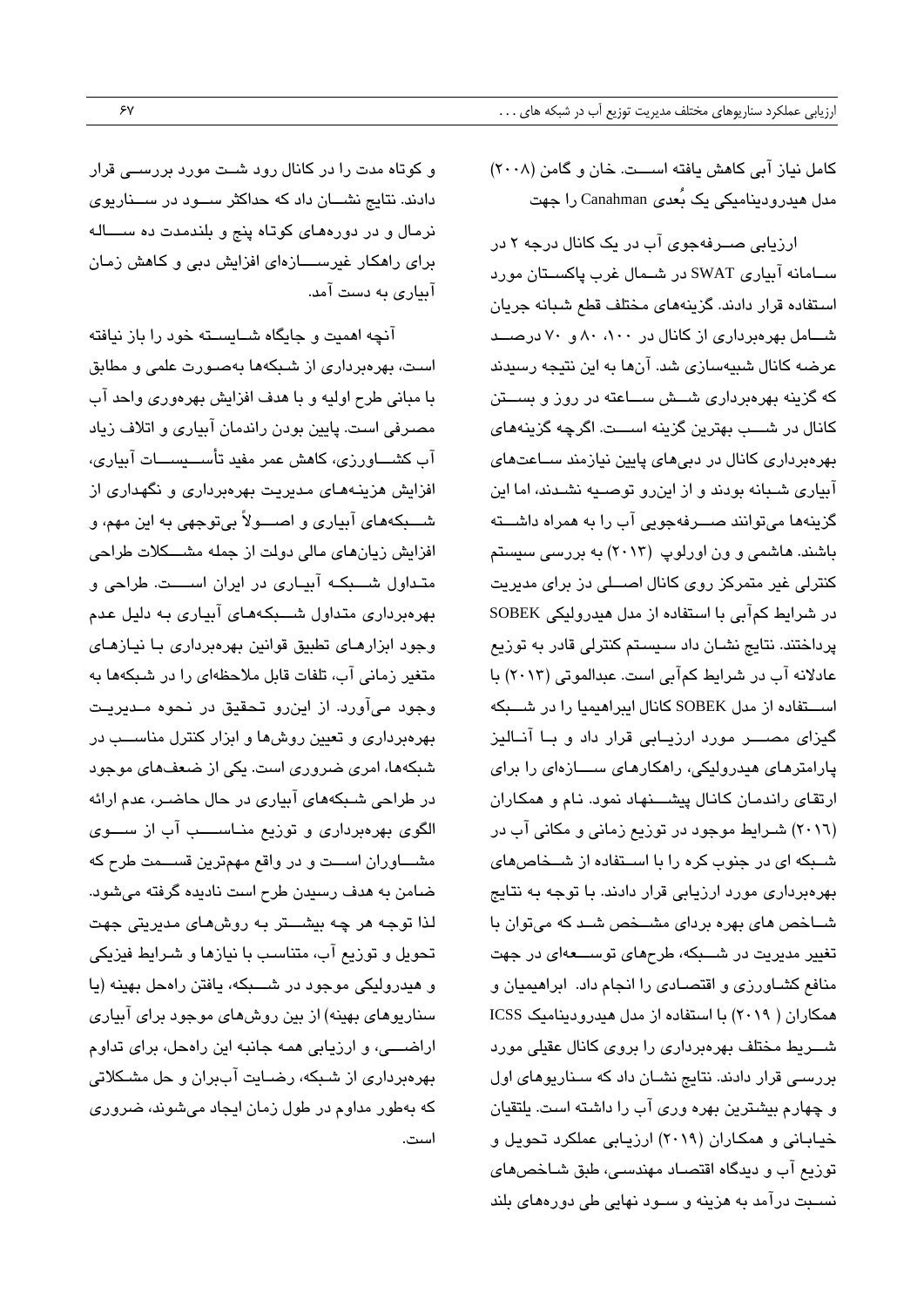هدف اصبلی تحقیق حاضب، بررسبی و تعیین گزینههای مناســب مدیریت تحویل و توزیع آب به لحاظ مکانی و زمانی در شبکه، ارائه نقشههای زمانی و مکانی برای مدیریت توزیع آب در شـــبکه، تعیین نقاط بحرانی شبکه از منظر نگهداری و تعمیرات و تبیین گزینههای مقابله با کمآبی خواهد بود. به عبارت بهتر، با توجه به شــرایط فیزیکی و هیدرولیکی شــبکه در حال حاضــر و نیازهای آبگیرها و میزان دبی در دستورس، تحویل و توزیع آب را بایستی بهگونهای انجام داد که بتوان از منابع موجود حداکثر بهره اقتصـــادی و رضـــایتمندی اجتماعی را کسب نمود و به بهترین گزینه مدیریت توزیع نزدیک شب که در آن شباخصهای توزیع به مقادیر پتانسیل نزدیکتر شـوند. در پژوهش حاضـر، با اسـتفاده از مدل هیدرودینامیک SOBEK جریان هیدرولیکی در کانل اصلی شبکه گاوشان مدل سازی شد. در سه دوره بهرهبرداری و چهار سخاریوی تعریف شـده، هر یک از سناریوها با استفاده از شاخص های کفایت، راندمان و اعتمادپذیری توزیع، به منظور ارزیابی مدیریت توزیع آب بررسے شدند.

# **مواد و روشها مشخصات منطقه مورد مطالعه**

تحقیق حاضبر بر روی کانال اصبلی BRMC، واقع در ناحیه عمرانی  $\mathrm{B}_2$  از دشت بیلوار کامیاران، در جنوب استان کردستان صـورت پذیرفته است. منبع تأمین آب پروژه از رودخانه گاوهرود که یکی از شساخههای رودخانه سـیروان میباشـد، تأمین میشـود؛ بهطوریکه با ذخیرهسازی آب این رودخانه در سد مخزنی گاوشان و سپس انتقال آن از طریق سازه انتهایی تونل گاوشان بب منظیر آبیباری دشبببب، بیمیارا وارد کبانبا BRMC میشبود. موقعیت منطقه مورد مطالعه در شبکل ۱ ارائه شبده اسبت. کانال اصبلی BRMC، اراضبی پایین دست شبکه به وسعت (ha) ٢٨٥٤ را تحت پوشش قرار می دهد بهطوریکه این اراضبی شسامل نه تشسکل و تعاونی روستایی بوده که مشخصات آنها در شکل ۲ و جدول ۱ ارائه شده است.



<span id="page-5-0"></span>**شکل -1 سیما و موقعی ت شبکه گاوشان واحد عمرانی 2B، کانال اصلی BRMC.**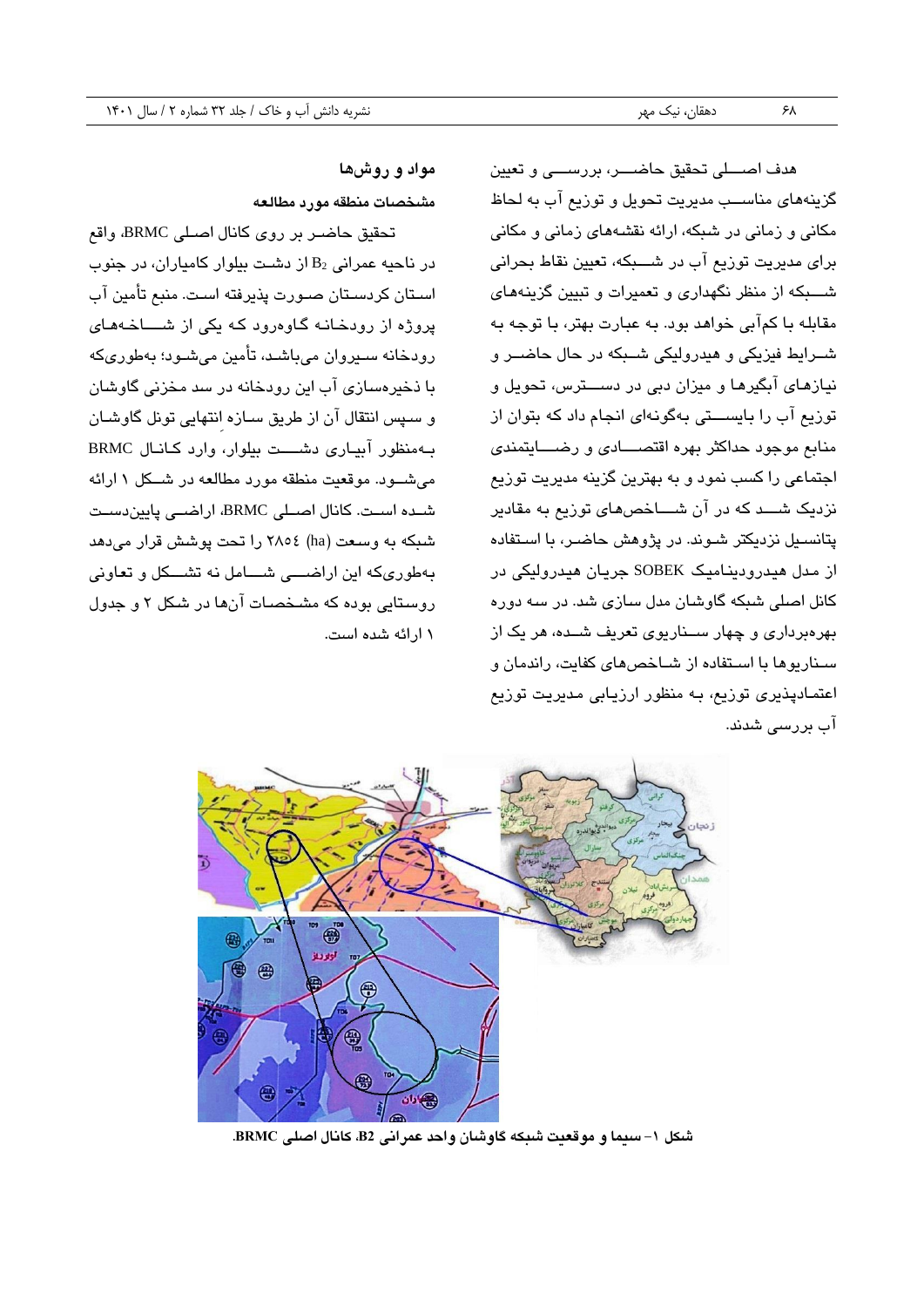

**شکل -2 موقعی ت تشکل و تعاون یهای واقع در ناحیه عمرانی <sup>2</sup>B.**

|             |            | جدول ١- وسعت تعاونيهاي واقع در بخش پايين دست كانال BRMC. |  |  |                                                                                                                                                                                                                                                  |                                                                                                        |
|-------------|------------|----------------------------------------------------------|--|--|--------------------------------------------------------------------------------------------------------------------------------------------------------------------------------------------------------------------------------------------------|--------------------------------------------------------------------------------------------------------|
|             |            |                                                          |  |  |                                                                                                                                                                                                                                                  | نام تعاونی       توبرہریز    آھنگران    سرچم    گنبدہ    الک    ھیئتآباد    ورمھنگ    بلان    کامیاران |
| $197$ $227$ | <b>VYY</b> |                                                          |  |  | $\begin{bmatrix} 0 & 0 & 0 \end{bmatrix}$ on the total state of the state of the state of the state of the state of the state of the state of the state of the state of the state of the state of the state of the state of the state of the sta | مساحت (ha)                                                                                             |

<span id="page-6-1"></span><span id="page-6-0"></span>**مشخصات کانال اصلی شبکه**

 $\rm m^3s$ ) کانال اصلی شبکه با مقطع ذورنقهای، با دبی ا ) ۲/ ٤ و به طول (km) ۱٦/٦٧ در نظر گرفته شـده اسـت. در مجموع ۱۶ بازه آبگیری در طول مســــیر وجود دارد که در هر بازه، ســــازههـای هیدرولیکی مختلفی قرار گرفتهاند که شبامل دو سیفون معکوس در بخش ابتدایی

شبکه، ۱۳ تنظیمکننده نوک اردکی در طول کانال و ۲۳ دهانه آبگیر (۱۸ آبگیر مزرعه و ٥ آبگیر اصــلی و درجه ۲) میباشد. موقعیت و مشخصات فنی کانال و سازههای مربوطه به ترتیب در شکل ۳ و جدول ۲ ارائه شده است. همچنین تعداد و نام آبگیرهای هر تعاونی در جدول ۳ ذکر شده است.



<span id="page-6-2"></span>**شکل -3 جانمایی شبکه و اجزای مختلف آن در کانال اصلی BRMC.**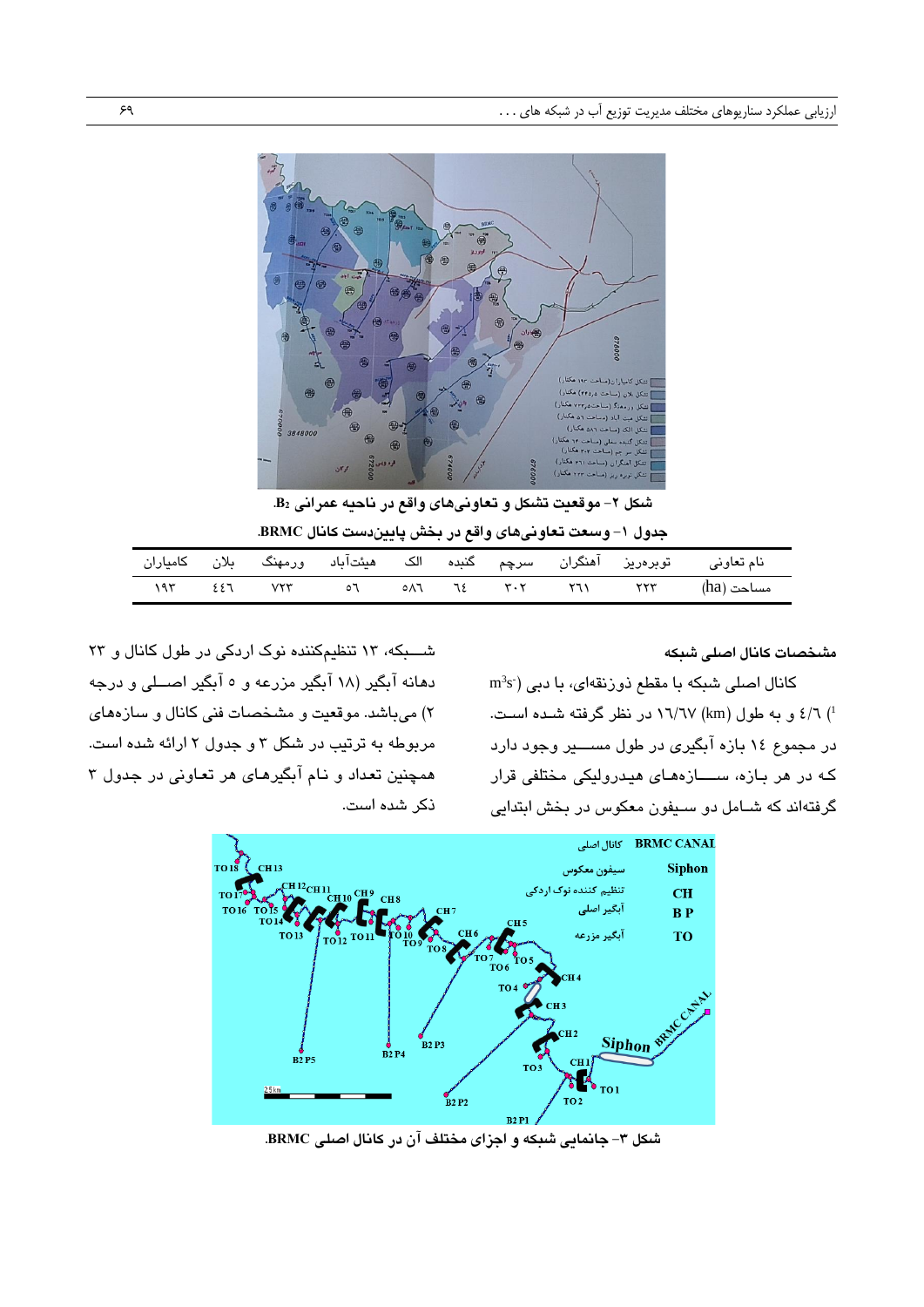| جدوں ۱– جریعات و مستحصات قتی حاتان اصلی و سار مفای وابسته. |                                          |                       |                                                                                        |                        |  |  |  |  |
|------------------------------------------------------------|------------------------------------------|-----------------------|----------------------------------------------------------------------------------------|------------------------|--|--|--|--|
| بازه                                                       | طول (m                                   |                       | سازه تنظيم عرض كف                                                                      | نوع تنظیمکننده و دریچه |  |  |  |  |
| آبگیری                                                     |                                          | (m)                   | و آبگیر                                                                                | آبگیر                  |  |  |  |  |
|                                                            |                                          |                       | CH <sub>1</sub>                                                                        | نوک اردکی              |  |  |  |  |
| بازه ۱                                                     | $\mathbf{r} \cdot \mathbf{v} \mathbf{v}$ | ٢                     | TO 1                                                                                   | XX2-90 (آبگیر مزرعه)   |  |  |  |  |
|                                                            |                                          |                       | CH <sub>2</sub>                                                                        | نوک اردکی              |  |  |  |  |
|                                                            |                                          |                       | TO <sub>2</sub>                                                                        | XX2-120(آبگیر مزرعه)   |  |  |  |  |
| بازه ۲                                                     | 1151                                     | ٢                     | <b>B2P1</b>                                                                            | XX2-180 (آبگیر درجه ۲) |  |  |  |  |
|                                                            |                                          |                       | TO <sub>3</sub>                                                                        | XX2-60 (آبگیر مزرعه)   |  |  |  |  |
|                                                            |                                          |                       | CH <sub>3</sub>                                                                        | نوک اردکی              |  |  |  |  |
| بازه ۳                                                     | ۱۱۹۸                                     | ٢                     | <b>B2 P2</b>                                                                           | کشویی (آبگیر درجه ۲)   |  |  |  |  |
|                                                            |                                          |                       | CH <sub>4</sub>                                                                        | نوک اردکی              |  |  |  |  |
| بازه ۴                                                     | <b>YQV</b>                               | ٢                     | TO <sub>4</sub>                                                                        | XX2-120 (آبگیر مزرعه)  |  |  |  |  |
|                                                            |                                          |                       | CH <sub>5</sub>                                                                        | نوک اردکی              |  |  |  |  |
| بازه ۵                                                     | 15.7                                     | ٢                     | TO <sub>5</sub>                                                                        | XX2-120 (آبگیر مزرعه)  |  |  |  |  |
|                                                            | TO 6                                     | XX2-120 (آبگیر مزرعه) |                                                                                        |                        |  |  |  |  |
|                                                            |                                          |                       | CH <sub>6</sub><br>TO 7                                                                | نوک اردکی              |  |  |  |  |
| بازه ۶                                                     | <b>1177</b>                              | $1/\lambda$           |                                                                                        | كشويي (آبگير مزرعه)    |  |  |  |  |
|                                                            |                                          |                       | B <sub>2</sub> P <sub>3</sub><br>CH <sub>7</sub><br>TO <sub>8</sub><br>CH <sub>8</sub> | XX2-120(آبگیر درجه ۲)  |  |  |  |  |
|                                                            | <b>787</b>                               |                       |                                                                                        | نوک اردکی              |  |  |  |  |
| بازه ۷                                                     |                                          |                       |                                                                                        | XX2-150 (آبگیر مزرعه)  |  |  |  |  |
|                                                            |                                          |                       |                                                                                        | نوک اردکی              |  |  |  |  |
|                                                            | ۱۴۶۹                                     | 1/5                   | 1/5<br>TO <sub>9</sub>                                                                 | کشویی (آبگیر مزرعه)    |  |  |  |  |
| بازه ۸                                                     |                                          |                       | <b>TO 10</b>                                                                           | XX2-160)آبگیر مزرعه)   |  |  |  |  |
|                                                            |                                          |                       | <b>B2 P4</b>                                                                           | XX2-150)(آبگیر درجه ۲) |  |  |  |  |
|                                                            | ۸۰۱                                      | ۱۱۶                   | CH <sub>9</sub>                                                                        | نوک اردکی              |  |  |  |  |
| بازه ۹                                                     |                                          |                       | TO 11                                                                                  | (آبگیر مزرعه)XX2-60    |  |  |  |  |
| بازه ۱۰                                                    | ۶۲۳                                      | 1/f                   | <b>CH 10</b>                                                                           | نوک اردکی              |  |  |  |  |
|                                                            |                                          |                       | TO 12                                                                                  | XX2-120 ( آبگیر مزرعه) |  |  |  |  |
| بازه ۱۱                                                    | ۵۳۳                                      | $1/\mathfrak{F}$      | CH 11                                                                                  | نوک اردکی              |  |  |  |  |
|                                                            |                                          |                       | <b>B2P5</b>                                                                            | XX2-210(آبگیر درجه ۲)  |  |  |  |  |
| بازه ۱۲                                                    | ۶۵۹                                      | 1/5                   | CH 12                                                                                  | نوک اردکی              |  |  |  |  |
|                                                            |                                          |                       | <b>TO 13</b>                                                                           | کشویی (آبگیر مزرعه)    |  |  |  |  |
|                                                            |                                          |                       | CH 13                                                                                  | نوک اردکی              |  |  |  |  |
| بازه ۱۳                                                    | 1515                                     | 1/5                   | TO 14<br>TO 15                                                                         | (XX2-90)آبگیر مزرعه)   |  |  |  |  |
|                                                            |                                          |                       | <b>TO 16</b>                                                                           | (XX2-90)آبگیر مزرعه)   |  |  |  |  |
|                                                            |                                          |                       | TO 17                                                                                  | (آبگیر مزرعه)XX2-60    |  |  |  |  |
| بازه ۱۴                                                    | 1880                                     | 1/5                   | <b>TO 18</b>                                                                           | کشویی (آبگیر مزرعه)    |  |  |  |  |

**جدول -2 جزئیات و مشخصات فنی کانال اصلی و سازه های وابسته.**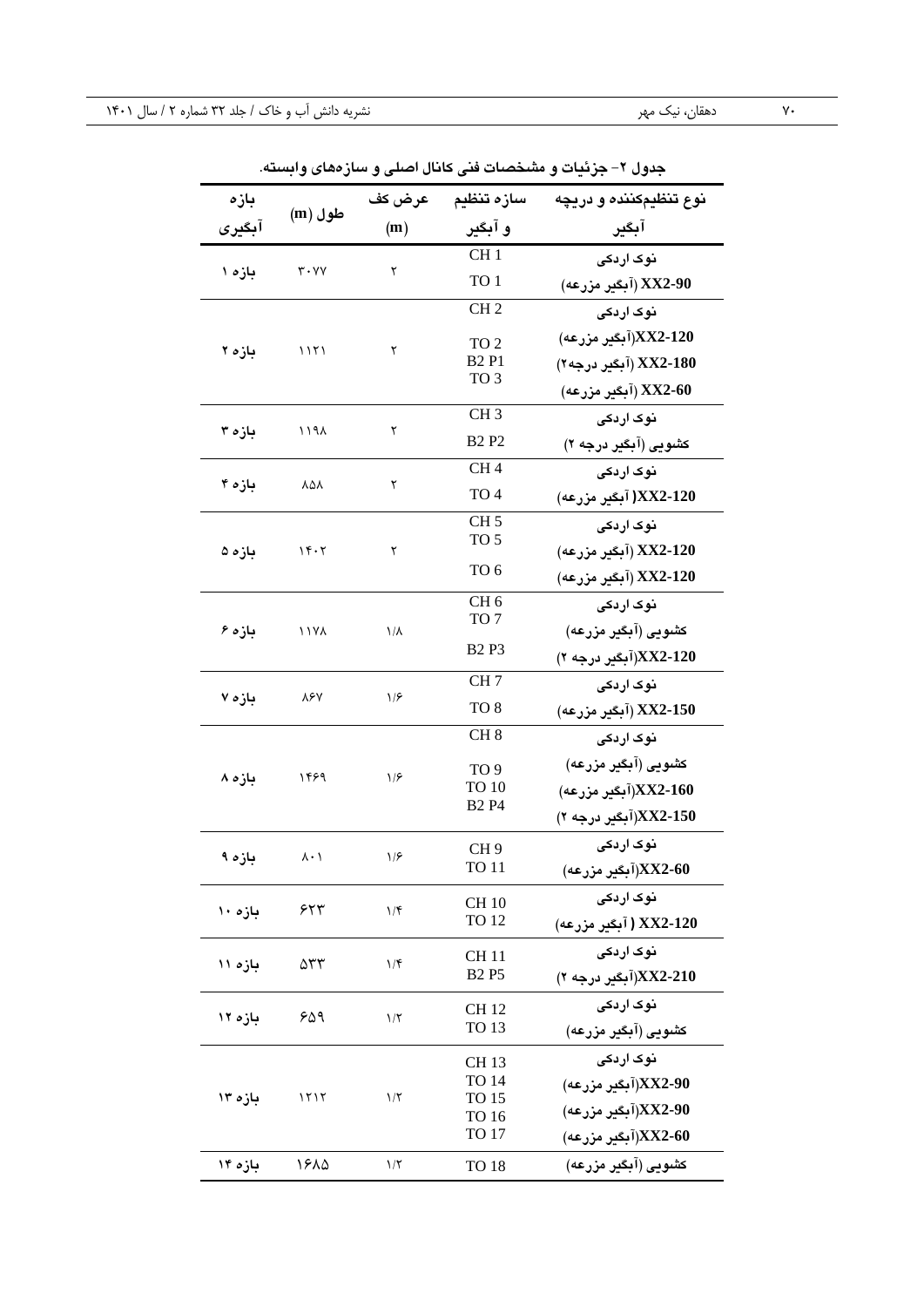| نام تعاوني  | كامياران                                           | بلان | ورمهنگ                                     | هيئتآباد     | آهنگران توبرەريز                                           |                                                              | الک                                                                | سرچم        | كنىدە       |
|-------------|----------------------------------------------------|------|--------------------------------------------|--------------|------------------------------------------------------------|--------------------------------------------------------------|--------------------------------------------------------------------|-------------|-------------|
| شماره آبگیر | TO 1<br>TO 2<br>TO <sub>3</sub><br>TO <sub>4</sub> | B2P1 | <b>B2P2</b><br><b>B2P3</b><br><b>B2 P4</b> | <b>B2 P4</b> | TO 5<br>TO 6<br>TO <sub>7</sub><br>TO 8<br>TO <sub>9</sub> | <b>TO 10</b><br><b>TO 11</b><br><b>TO 12</b><br><b>TO 13</b> | TO 14<br><b>TO 15</b><br>TO 16<br>TO <sub>17</sub><br><b>B2 P5</b> | <b>B2P5</b> | <b>TO18</b> |

**جدول -3 تعداد و نام آبگیرهای هر تعاونی در طول کانال اصلی BRMC.**

**دورههای بهرهبرداری در شبکه اصلی**

بهمنظور بررسی تمامی شـرایط حاکم بر شـبکه و دست یابی به بهترین ستاریوی بهرهبرداری و الگوی مدیریتی، دورههای بهرهبرداری متعددی مورد ارزیابی قرار گرفتند که میتوان بهصورت زیر تشریح نمود:

### **دوره بهرهبرداری اول )1D( (دبی طراحی کانال(**

این دوره بهرهبرداری مبتنی بر دبی طراحی کانال صــــلی (  $(2/\zeta\; (\mathrm{m}^3\mathrm{s}^{-1})$  در نظر گرفته شــــد. هیدروگراف ورودی به کانال BRMC بر اسـاس نیاز آبی خالص و به ازای ٤ ماه دوره اوج مصـــرف در دوره بهرهبرداری از کانال، محاسبه گردید (شکل ٤- الف). شـایان ذکر است که هیدروگراف مربوطه برای هر دو واحد عمرانی B1 و .<br>B2 وارد کانال اصبلی میگردد که نهایتاً به ازای هر ماه نکر شده بخشی از دبی به ترتیب برابر با ١/٢، ١/٤، ١/٦ و ۱/۱ (m<sup>3</sup>s<sup>-1</sup>)، به عنوان حق آبـه، بـه نـاحیـه عمرانی B1 واقع در انتهای شبکه، رهاسـازی میگردد. در این نظام بهرهبرداری، تمام آبگیرهای واقع در کانال اصبلی واحد عمرانی B2، ب1صبورت همزمان، با بکدیگر و دائمی آبگیری می نمایند.

#### **دوره بهرهبرداری دوم )2D( )دبی اصالحشده کانال(**

یس از طراحی کانال اصبلی در سبال ۱۳۷۲ مبتنی بر دبی  $( \ln^{3} s^{1} )$  در ســـال ۱۳۸۲ به دلیل محدودیت تأمین آب شـبکه توسـط سـد گاوشــان، نیاز خالص آبی اراضبي پاياب كانال اصبلي مورد بازبيني قرار گرفته و باعث کاهش وسعت اراضبی مذکور نسبت به دوره قبلی شد. در شکل ٤- ب هیدروگراف اصلاح شده برای دوره

بهر دیر داری دوح نشبان داده شبده است. در این دوره، تمام آبگیرهای واقع در کانال اصطلی واحد عمرانی B2، بهصبورت همزمان، با یکدیگر و بهطور دائمی آبگیری مینمایند. لازم به ذکر است نیاز آبی متوسط در طول ٤ مباه پیک در دوره بهرهبرداری و همچنین درصب تخصـــیص آب به هر تشـــکل و تعاونی، برای دورههای بهرهبرداری اول و دوم، در جدول ٤ ارائه شده است.

## **دوره بهرهبرداری سوم )3D( )شرایط موجود(**

در دورههای بهرهبرداری اول و دوم شبکه (D1 و ا، به دلیل وجود مشکلات مدیریتی در شبکه گاوشبان، $(D_2)$ در ناحیه عمرانی B2، شبکه اصبلی و فرعی بهطور کامل تکمیل و به بهرهبرداری نرسیده است. این در حالی است که تنها کانال اصبلی BRMC به همراه آبگیرهای موجود در کانال ســــاخته شــــدهاند. این امر موجب عدم تأمین اهداف نهابی شـــبکه شــده و باعث تخریب بخشهایی از شـــبکه اصـــلی در گذر زمان گردیده اســت. با شـــرایط به وجودآمده، کانال اصبلی و آبگیرهای سباختهشنده، قابلیت انتقال آب به اراضبی پاییندسبت را نداشبته و قابلیت بهرهبرداری مطابق با اهداف طرح را ندارند. به همین دلیل، در چند ســـال اخیر بهجز اســـتفاده از چند دریچه آبگیر بهصورت محدود، هر تشکل و تعاونی، نیاز آبی خود را با قرار دادن لولههای پلیاتیلن در طول کانال اصبلی و برداشیت آب از کانال بهصبورت ثقلی، تأمین می نمایند. به منظور بررسبی وضبعیت بهرهبرداری در شبرایط موجود شبکه با توجه به شبرایط خاص آن، آب موردنیاز شبکه به مدت یک ماه وارد کانال اصبلی شبد. هیدروگراف ورودی به کانال BRMC در سه بازه زمانی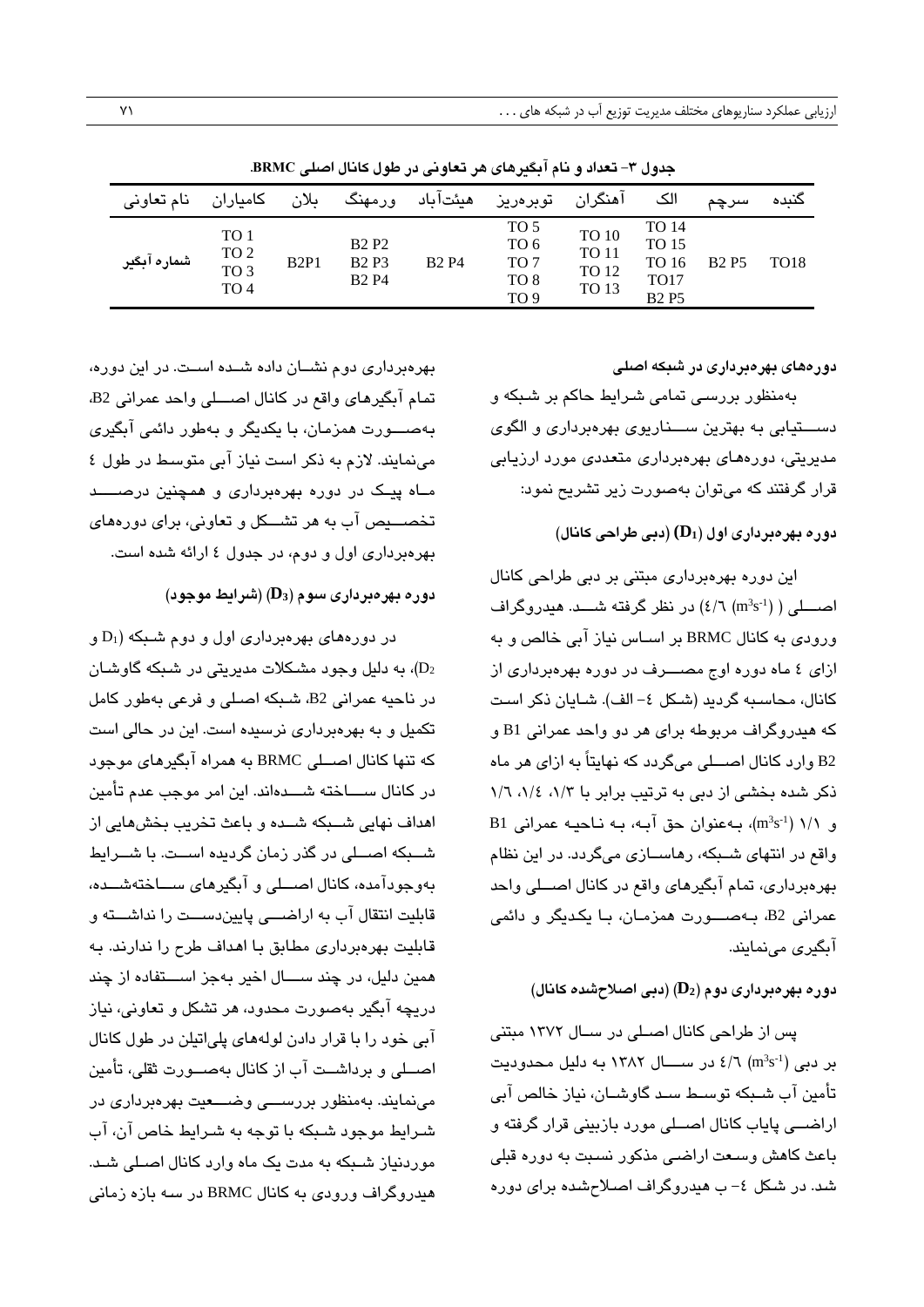آبدهی هر تعاونی، در شـرایط بهرهبرداری  $\mathrm{D}_3$  در جدول ده روزه تعیین و در شکل ٤– ج ارائه شده است. همچنین مشـــخصــــات تعداد لولهها، مقدار دبی موردنیاز و نوبت 5 غشر ح شده ار**.**، ا**لف** دوره بهرهبرداری اول (D<sub>1</sub>) --- دبی طراحی کانال ب دوره بهرهبرداری دوم ( $\mathbf{D}_2$ ) --- دبی اصلاحشده کانال  $2.7\,$  $4.8<sub>7</sub>$  $4.5$  $2,4$  $(m^3s^{-1})$  دبي <sup>2</sup> في (1-  $\frac{1}{2}$  1.2<br>5.  $\frac{1}{2}$  3.9  $2.1$  $3.6$  $1.8\,$  $3.3$  $1.5$  $\mathbf{3}$ 



<span id="page-9-0"></span>**شکل -4 هیدروگراف دورههای بهرهبرداری مختلف الف( 1D ب( 2D ج( 3D.**

|    | سرچم گنده | الک            |               |             | کامیاران بلان ورمهنگ هیئتآباد توبرەریز آهنگران |             |               |                               | نام تعاونی                             | دوره<br>بهرەبردارى |
|----|-----------|----------------|---------------|-------------|------------------------------------------------|-------------|---------------|-------------------------------|----------------------------------------|--------------------|
| ٦٣ | ۲۹٤       | ٥٦٢            | $\circ \circ$ | ۲V٦         | $\mathsf{Y} \cdot \mathsf{Y}$                  | $V \cdot Y$ | ٤٤٧           | $\mathsf{Y} \cdot \mathsf{Y}$ | متوسط نیاز آبی ماههای پیک<br>$(L s-1)$ | $\mathbf{D}_1$     |
|    | $\lambda$ | $\mathsf{Y}$ . | $\mathsf{r}$  | $\lambda$ . | $\vee$                                         | ۲٥          | $\mathcal{L}$ | $\vee$                        | تخصيص آب (درصد)                        |                    |
| ٣٢ | ۰٥۱       | <b>YAV</b>     | ۲Λ            | ۱٤١         | $\eta \cdot \tau$                              | ۳٥٩         | <b>YYA</b>    | $\cdot$ $\mathsf{r}$          | متوسط نیاز آبی ماههای پیک<br>$(L s-1)$ | $\mathbf{D}_2$     |
|    | $\lambda$ | $\mathsf{Y}$ . | $\mathsf{Y}$  | $\lambda$ . | V                                              | ۲٥          | $\mathcal{L}$ | $\sqrt{}$                     | تخصيص آب (درصد)                        |                    |

**جدول -4 نیاز آبی متوسط و درصد تخصی ص آب به هر تعاونی در طول دوره بهرهبرداری.**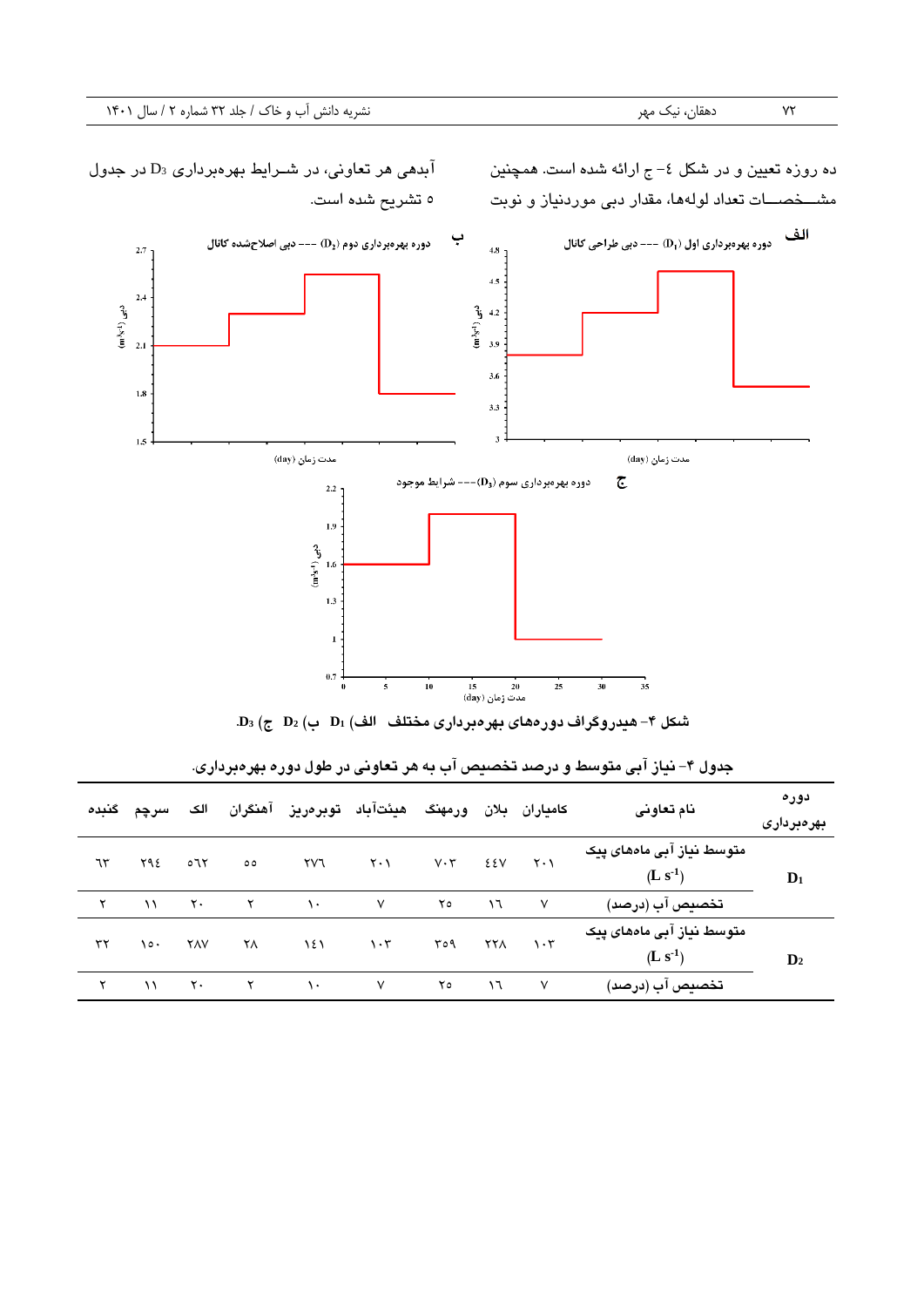|                 | $(\mathbf{L}\,\mathbf{s}^{-1})$ دبی برداشتی |                  | سايز لولەھا                    | تعداد<br>لولەھا | نوبت<br>آبگیری    | تعاونى    |
|-----------------|---------------------------------------------|------------------|--------------------------------|-----------------|-------------------|-----------|
| دهه سوم         | دهه دوم                                     | دهه اول          |                                |                 |                   |           |
| ۴۲۶             | ۸۵۱                                         | ۶۸۱              | $170.11 \cdot .9 \cdot .00.57$ | $\cdot$ ۴       | Į                 | كامياران  |
| ۴٣٧             | <b>AYT</b>                                  | ۶۹۸              | 19.4111.41.41.48.97            | 55              | . روز اول<br>دوره | توبرەرىز  |
| ۱۳۸             | <b>TYS</b>                                  | $\tau\tau$       | $\setminus \cdot$              | دريچه           |                   | ورمهنگ    |
| ۳۷۵             | ٧۵٠                                         | $\zeta$ .        | 19.071.011.011.097             | ۵۷              | 50 <sup>1</sup>   | آهنگران   |
| ۱۲۵             | ٢۵٠                                         | $Y \cdot \cdot$  | $\overline{\phantom{0}}$       | دريچه           | روز دوم           | هيئت آباد |
| $rrf$ .         | 5.6                                         | ۵۴۴              | 19.4111.41.41.48.97            | ٧٢              | Į                 | الک       |
| $\mathbf{r}$ .  | $\zeta$ .                                   | $f \wedge \cdot$ |                                | دريچه           | روز سوم<br>دوره   | سرچم      |
| $\mathcal{L}$ . | $\mathsf{r}\cdot\cdot$                      | ۱۶۰              | $170.11 \cdot .9 \cdot$        | ۱۴              |                   | گنبده     |

جدول ۵– مشخصات تعداد لولهها، مقدار دبی موردنداز و نوبت آبدهی هر تعاونی، در شرایط بهرهبرداری D3.

**سناریوهای بهرهبرداری**

به منظور ارزیابی تمام شــرایط حاکم بر شــبکه و کانال اصلی و همچنین رسیدن به چشماندازی از توزیع و گردش آب از لحاظ زمانی و مکانی در شـــبکه و نهایتاً رستیدن به بهترین الگوی مدیریتی، ستناریوهای بهرهبرداری را میتوان بهصورت زیر در نظر گرفت:

**سناریوی بهرهبرداری اول )1S)**

در این ســـناریو، دوره بهرهبرداری اول (D1) با فرض تکمیل آبگیرهای کانال اصبیلی، شبینهستازی میشود. هدف از این سناریو، ارزیابی عملکرد شبکه از دیدگاه بهرهبرداری و نحوه توزیع و گردش آب در شبکه اصلی در شرایطی است که تمامی فاز اجرایی و سازهای شبکه اصلی به اتمام رسیده و تکمیل شده باشد.

**سناریوی بهرهبرداری دوم )2S)**

 $(D_2)$  در این ســـنــاریو، دوره بهرهبرداری دوم ( $D_2$ شبیهستازی می شبود. هدف از این سیناریو، ارزیابی

عملکرد شــبکه در شــرایطی اســت که دبی کمتر از دبی طراحی وارد کانال شده و تمامی فاز اجرایی و سـازهای شبکه اصلی به اتمام رسبده و تکمیل شده باشد.

**سناریوی بهرهبرداری سوم )3S)**

در سناریوی سوم، دوره بهرهبرداری سوم (D3) شبببهی ربببازی موگردد هد از ا ن ربببنار یا ارز ابو عملکرد شبکه در شـرایطی است که تمامی فاز اجرایی و سازهای شبکه اصلی به اتمام رسیده و تکمیل شده، اما به دلیل کمبود آب، دبی هیدرو گراف ورودی به کانال اصلی بسیار کمتر از دبی هیدروگراف طراحی باشد.

**سناریوی بهرهبرداری چهارم )4S)**

در این ســـناریو، دوره بهرهبرداری مربوط به شبرایط وضب موجود و کنونی شبکه اصلی کانال (D3) شــبیهســازی میشــود. هدف از این ســناریو، ارزیابی عملکرد شــــبکه از دیدگاه بهرهبرداری و نحوه توزیع و گردش آب در شبکه اصلی در شـرایطی اسـت که شـبکه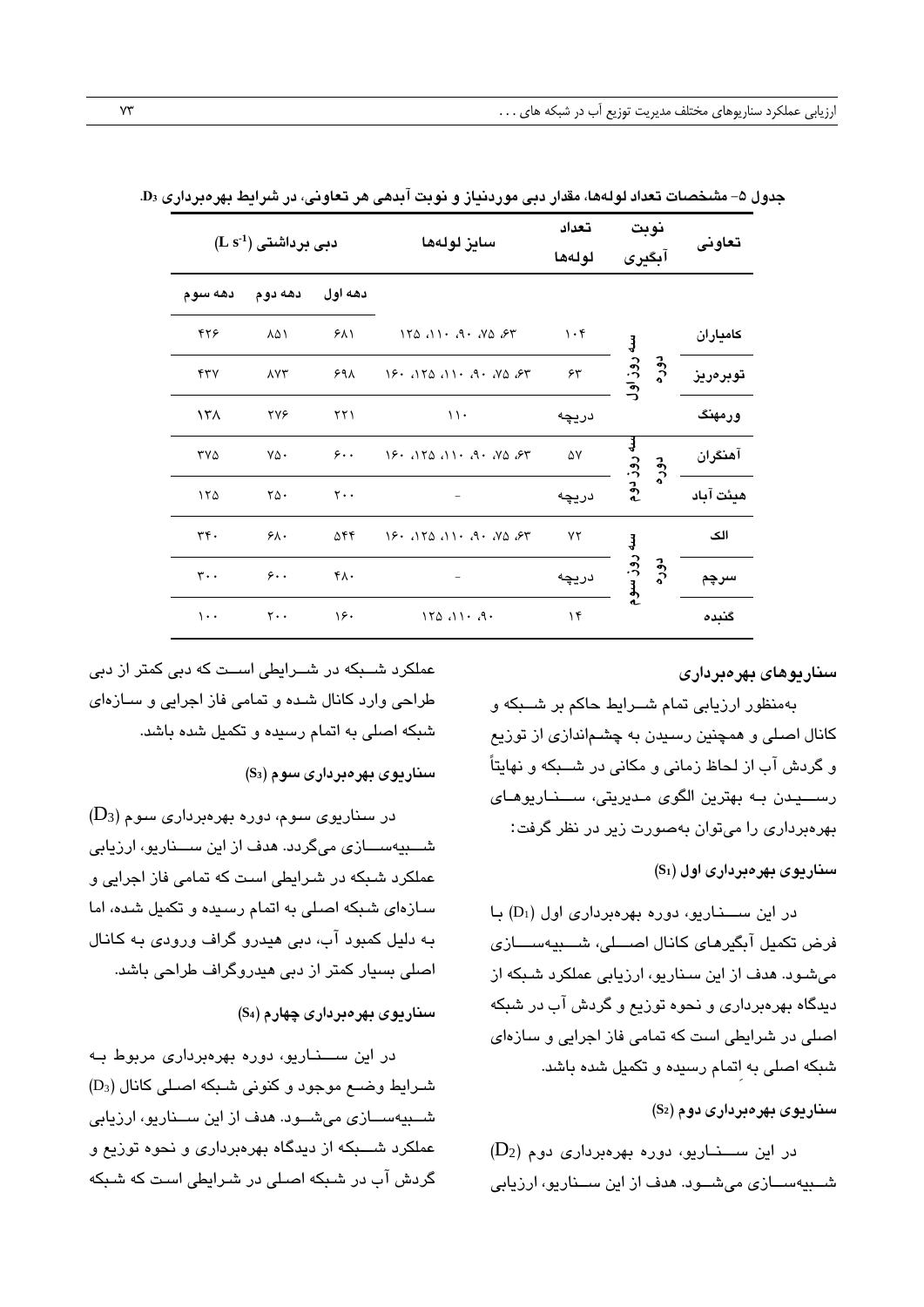اصلی از لحاظ اجرایی و سازهای به اتمام نرسیده است و برداشــتها توســط لوله در ســراســر کانال صــورت میپذیرد. همچنین در این ســناریو اثر برداشــتهای غیر مجاز بر شباخصهای بهرهبرداری از شببکه نیز بهطور مجزا بررس*ی* میگردد.

**مدل هیدرودینامیک مورد استفاده**

بهمنظور انجام شـبیهسـازیها و ارزیابی عملکرد شبکه اصبلی از دیدگاه بهرهبرداری در این تحقیق، از مدل هیدرودینامیک 2.12.002 SOBEK, Ver استفاده شد. قبل از شبیهسازی فیزیکی کانال اصلی، واسنجی مدل بر اسساس دادههای واقعی بهرهبرداری صسورت پذیرفت. انبدازهگیریهبای دبی و رقوم سیطح آب در مقباطع مشبخصبی از کانال، در بازه زمانی یک ماهه (روزانه) و در بازه های مشـــخصـــی از کانال اندازهگیری شـــد. بر اســاس دادههای اندازهگیری شــده و بر اســاس خروجی های مدل SOBRK اجرا شبده، مراحل صبحتسبنجی برای30 درصبد دادهها و آمیز برای70 درصبد دادهها انجام پذیرفت به طوریکه دبی های اندازگیری شسده به مدل هیدرودینامیک داده شب و متناسبب با آن، رقوم سطح آب در مدل با رقوم اندازگیری شده مقایسه گردید. برای واسـنجی و صــحتسـنجی مدل، از شــاخصهای آمباری حبداکثر صطبا )*ME*)ا میبانگین لبدر مطمق صطبای نسب *(MAE)، ريشته ميانگين مربعات خطا (RMSE)، و* راندمان شبیهساز*ی (RE)،* استفاده شد. نتایج حاصل از واسنجی مدل در جدول ٦ نشان داده شده است.

<span id="page-11-0"></span>**جدول -6 نتایج واسنجی و صحت سنجی مدل هیدرودینامیک SOBEK.** 

| تراز سطح آب در کانال (m | شاخصها <i>ی</i> آمار <i>ی</i> |            |
|-------------------------|-------------------------------|------------|
| صبحت سنجى               | واسنجى                        |            |
| $. / .$ ۴               | $\cdot/\cdot$ ۳               | МE         |
| ۱٬۰۹۵                   | $\cdot/\cdot\cdot$ $\wedge$   | <i>MAE</i> |
| $\cdot/\cdot$ $\tau$    | $\cdot/\cdot$ )               | RMSE(m)    |
| 99/1                    | 99/9                          | RE(%)      |

**شااا صهای بهرهبرداری و مدیریتی ارزیابی عملکرد شبکه**

در مطالعه حاضــر جهت بررســی و اولویتبندی گزینههای تحویل و توزیع آب در شبیکه، از ۳ شباخص ارزیابی استفاده گردید که عبارتاند از:

**کفایت توزیع آب** )*PA*)

کفایت توزیع عبارت اســـت از نســـبت مقدار آب غحی بلدادهشبببده بب مقبدار آب میردنیباز آبگیرهبا و بر اساس رابطه زیر برآورد میشود:

$$
P_A = \frac{1}{T} \sum \left[ \frac{1}{R} \sum (P_a) \right] \begin{cases} P_a = \frac{Q_d}{Q_r} & \text{if } Q_r > Q_d \\ P_a = 1 & \text{if } Q_r < Q_d \end{cases} \tag{1}
$$

که در این رابطه،  $P_A$ ، کفایت توزیع؛  $P_a$ ، تـابع عملکردی نقطـهای مربوط بـهکفـایـت؛  $\mathcal{Q}_d$  و  $\mathcal{Q}_r$ ، بـه ترتیب، مقدار آب تحویلی در واقعیت و مقدار آب  $\,$ ۰۰ در دوره زمانی  $t$  :  $\,$ ۰ در دوره زمانی تعداد دفعـات انـدازهگیـری و  $R$ ، تـعـداد مـنــاطـق اندازهگیریشده است.

**راندمان توزیع آب** )*PF*)

مقدار راندمان توزیع آب به عنوان شاخص دوم، با استفاده از معادله زیر تعیین میشود:

$$
P_F = \frac{1}{T} \sum \left[ \frac{1}{R} \sum (P_f) \right] \begin{Bmatrix} P_f = \frac{Q_r}{Q_d} & \text{if } Q_r < Q_d \\ P_f = 1 & \text{if } Q_r > Q_d \end{Bmatrix} \tag{1}
$$

در این رابطه،  $P_{F}$ ، راندمان توزیع آب و  $P_{f}$ ، تابع عملکرد نقطهای مربوط بهکفایت میباشد.

**اعتمادپذیری توزیع آب** )*PD*)

برای یک آبگیر منفرد شـــاخص اعتمـادپذیری را میتوان یکنواختی زمانی در تحویل آب تعریف کرد که به صورت زیر محاسبه می شود (مولدن و گیتس ۱۹۹۰):  $[\tilde{v}]$  $P_D = \frac{1}{R} \sum CV_T \left(\frac{Q_d}{Q_s}\right)$ *r*  $=\frac{1}{R}\sum CV_T\left(\frac{Q_d}{Q_r}\right)$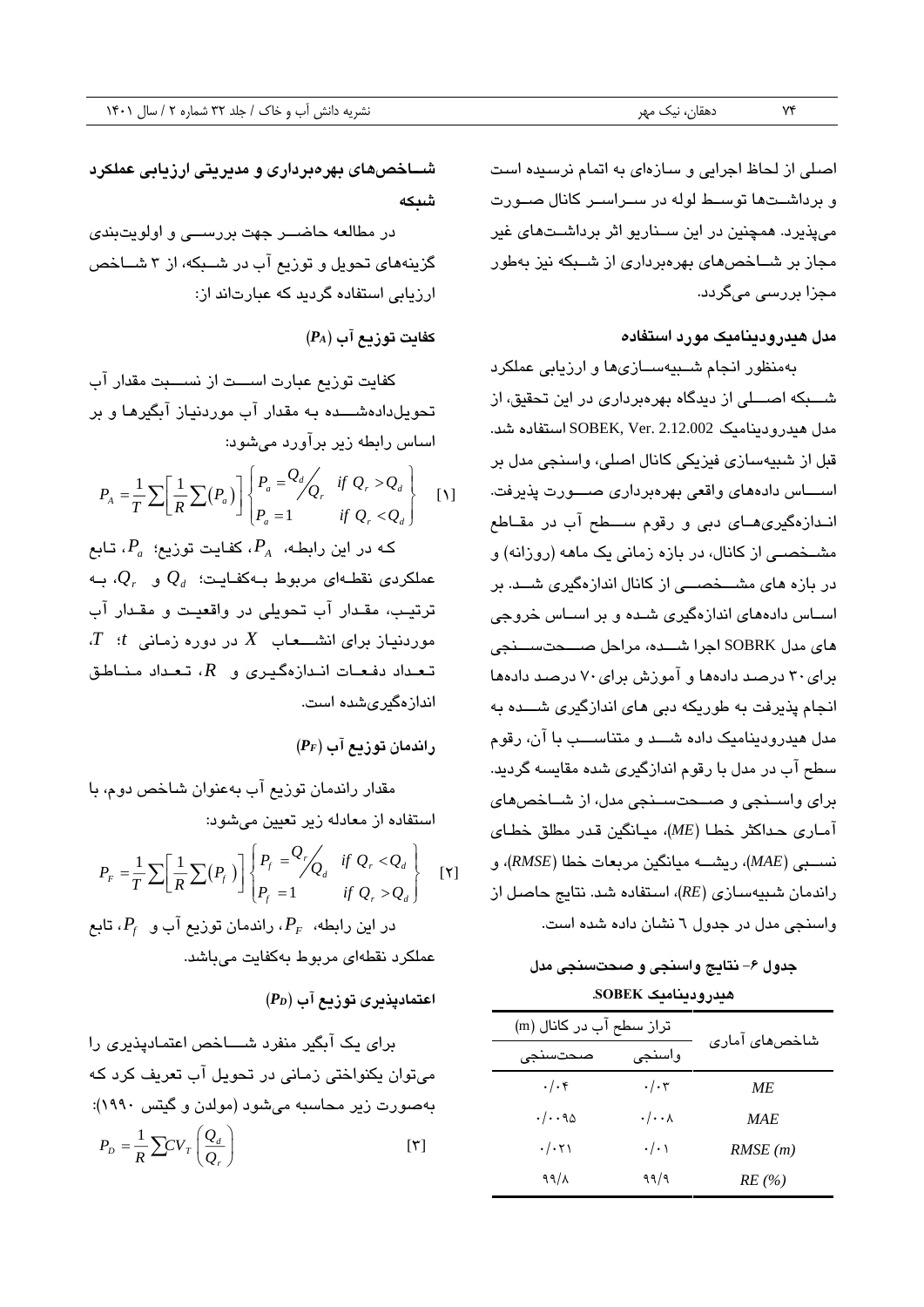<span id="page-12-0"></span>که در این رابطـه،  $P_{D}$ ، اعتمــادپـذیری توزیع و ا ضـریب تغییرات زمانی اسـت. مقادیر اسـتاندارد  $CV_{\mathit{\mathit{I}}}$ 

شباخص های ارزیابی عملکرد بهرهبرداری شببکههای آبیاری در جدول ۷ ارائه شده است.

|                 | کلاس <i>ه</i> ای ارزیابی                  |                                        | شاخص <i>ه</i> ای ارزیابی |
|-----------------|-------------------------------------------|----------------------------------------|--------------------------|
| ضعف             | متوسط                                     | خوب                                    |                          |
| $\cdot/\lambda$ | $.71 - 11$                                | $\cdot$ /9-1                           | $(P_A)$ كفايت            |
| $\cdot$ /Y $>$  | $\cdot$ /Y $-\cdot$ / $\wedge$ $\uparrow$ | $\cdot$ / $\wedge$ $\wedge$ - $\wedge$ | $(P_F)$ راندمان          |
| .15<            | $\cdot$ / \ \ $-\cdot$ / \                | $\cdot$ - $\cdot$ / \                  | $(P_D)$ اعتمادپذیری      |

**جدول -7 مقادیر استاندارد شا ص های ارزیابی عملکرد بهرهبرداری )مولدن و گیتس 1990(** 

**نتایج و بحث**

**سناریوی بهرهبرداری اول )1S)**

پس از مدلسازی و شبیهسازی کانال اصلی به همراه آبگیری¬هـای واقع در کـانـال اصـــلی در مـدل هیدرودینامیک و اعمال سخاریوی بهرهبرداری S<sub>1</sub> به منظور ارزیابی عملکرد شــبکه اصـــلی از دیدگـاه بهرهبرداری، شاخصهای کفایت، راندمان و اعتمادپذیری توزیع، محاسبه و مورد ارزیابی قرار گرفتند که در ادامه بهصورت مجزا تشریح خواهند شد.

## **کفایت توزیع آب )***PA***)**

در شبکل ٥-الف شباخص کفایت توزیع آب برای تمامی آبگیرهای نصب شده در طول کانال اصلی BRMC نشبان داده شده است. با توجه به شکل ٥- الف شبخص کفـایـت توزیع در آبگیرهـای واقع در بخش ابتـدایی و بالادست شبکه (تعاونیهای کامیاران، بلان و توبرهریز)، از وضعیت خوب و مطلوبی برخوردار بوده؛ بهطوریکه شباخص PA برای آبگیرهای این بخش برابر با یک بوده اســـت. این درحالی اســـت که برای آبگیرهای واقع در بخش پایین دست و انتهایی کانال واقع در ناحیه عمرانی 2B( غعاونوهای گنهدها ربرچ ا ال و آهنگراز(ا شباص کفایت کمتر از ۰/۸ بوده و این بدان معنی اســـت کـه شباخص کفایت در این بخش در حد ضبعیف و نامطلوبی

قرار داشــت. به عبارت بهتر، نیاز آبی آبگیرهای واقع در بخش پاياب تأمين نشــده اســت. از دلايل اين موضــوع می توان به آبگیری بیش از نیاز واقعی به دلیل مشکلات اجتماعی و فرهنگی در آبگیرهای بالادســت به واســـطه وجود آب کافی و مازاد بر نیاز آب محصولات در شبکه اشباره داشت و آبگیرهای بخش پایاب و انتهایی به دلیل مشکل طراحی و نامناسب بودن رقوم آبگیری در این بازه از کانال اشاره داشت.

## **راندمان توزیع آب** )*PF*)

با توجه سناریوی بهرهبرداری S1، آبگیرهای واقع در بخش بالادســـت و ابتدایی کانال اصــــلی، از راندمان توزیع متوســـطی برخوردار بودهانــد؛ درحــالیکــه در آبگیرهای بخش میانی و پاییندست شبکه، شباخص راندمان توزیع برابر ١ بوده و در حد مطلوب میباشب (شکل ٥– ب). به عبارتدیگر راندمان توزیع در آبگیرهای تعاونیهای گنبده، ســرچم، الک، آهنگران و هیئتآباد در حد مطلوب و قابل قبولی بوده است.

## **اعتمادپذیری توزیع آب** )*PD*)

شکل ٥- ج، شاخص اعتمادپذیری توزیع برای کل آبگیرهای واقع در طول کانال اصطلی BRMC به ازای ســـناریوی بهرهبرداری  $\mathrm{S_{1}}$  را نشـــان می $\mathrm{u}$ هد. با توجه به نتایج حاصبلشبده، شباخص *P<sub>D</sub> بر*ای آبگیرهای واقع در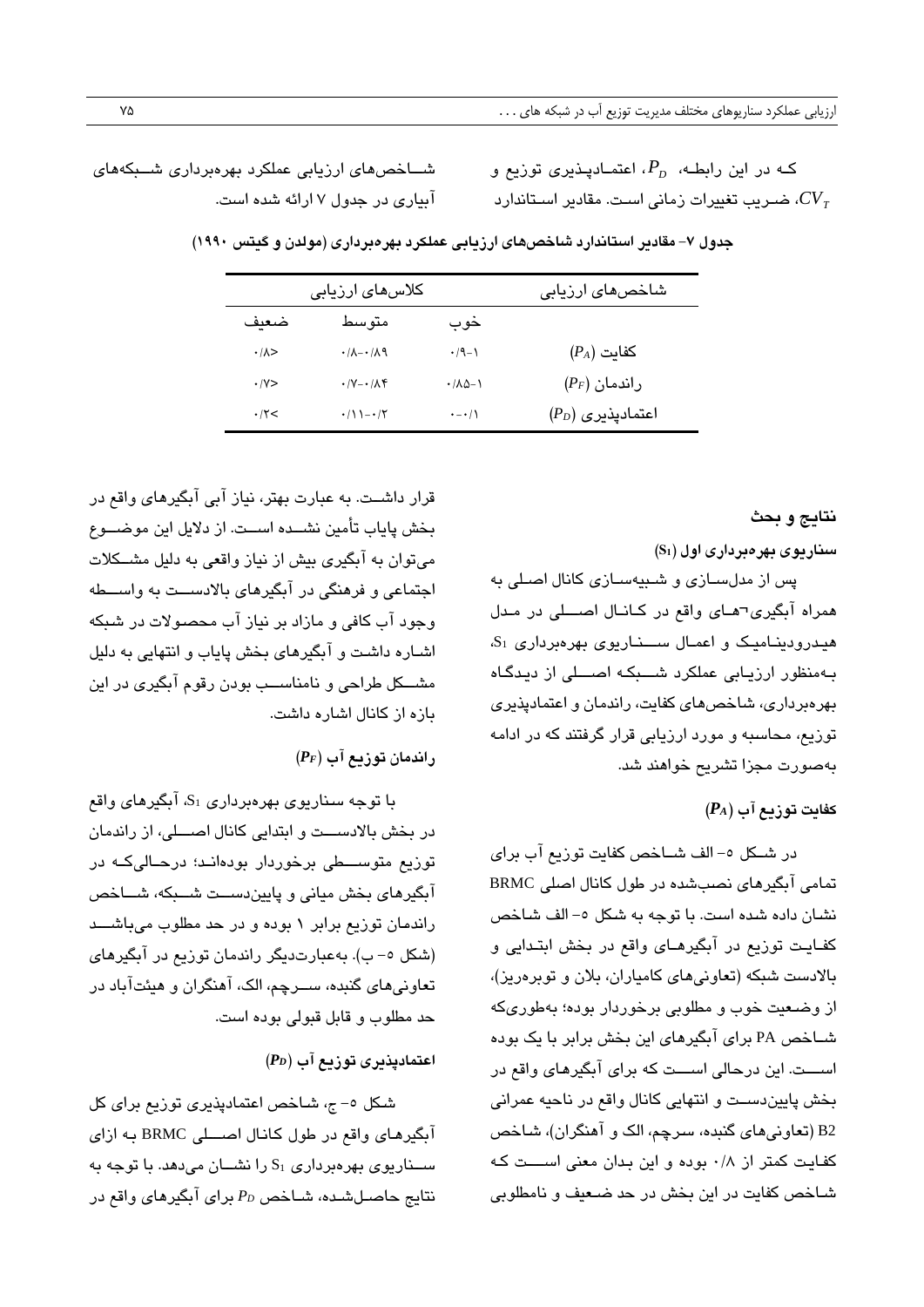بخش ابتدایی و بالادست شبکه و همچنین پاییندست و بخش انتهایی شبکه در حد ضبعیفی بوده؛ بهطوریکه مقدار این شساخص در بخشهای مذکور بیشتر از ۰/۲ میباشد. این درحالی است که آبگیرهای واقع در بخش میانی کانال اصبلی از اعتمادپذیری نسببتاً مناسببی برخوردار بودهاند و این امر نشساندهنده این اسست که

تعاونی های توپرهریز و هیئتآباد، آب را بهصبورت یکنواختتر و با تغییرات و نوســانات کمتر دبی، دریافت کردهاند. با توجه به نتایج به دستآمده از شـاخصهای موردمطالعه برای سخاریوی بهرهبرداری S1، مقدار متوسط کل شاخصهای کفایت، راندمان و اعتمادپذیری، به ترتیب، ۰/۹۰، ۰/۹٦ و ۲٤/۰ برآورد شد.



شکل ۵– تغییرات شاخصهای ارزیابی برای آبگیرهای واقع در طول کانال اصلی BRMC، به ازای سناریوی Sı الف) کفایت **توزیع ب( راندمان توزیع ج( اعتمادپذیری توزیع.** 

> <span id="page-13-0"></span>**سناریوی بهرهبرداری دوم )2S) کفایت توزیع آب )***PA***)**

بر اسساس شبکل ٦- الف، شباخص کفایت برای تمامی آبگیرهای واقع در طول کانال اصبلی BRMC محاسبه شبد نتایج نشبان داد که شباخص کفایت توزیع در آبگیرهای واقع در بخش ابتدایی و بالادست شبکه، از

وضبعیت خوب و مطلوبی برخوردار بوده؛ بهطوریکه شســاخص مذکور برای آبگیرهـای این بخش برابر بـا ١ بوده است (تعاونیهای کامیاران، بلان و توبرهریز). این در حالی است که برای آبگیرهای واقع در بخش میانی و همچنین پایین دست و انتهایی کانال واقع در ناحیه عمرانی B2، شباخص کفایت کمتر از ۰/۸ بوده و میتوان نتیجه گرفت که شساخص کفایت در این بخش در حد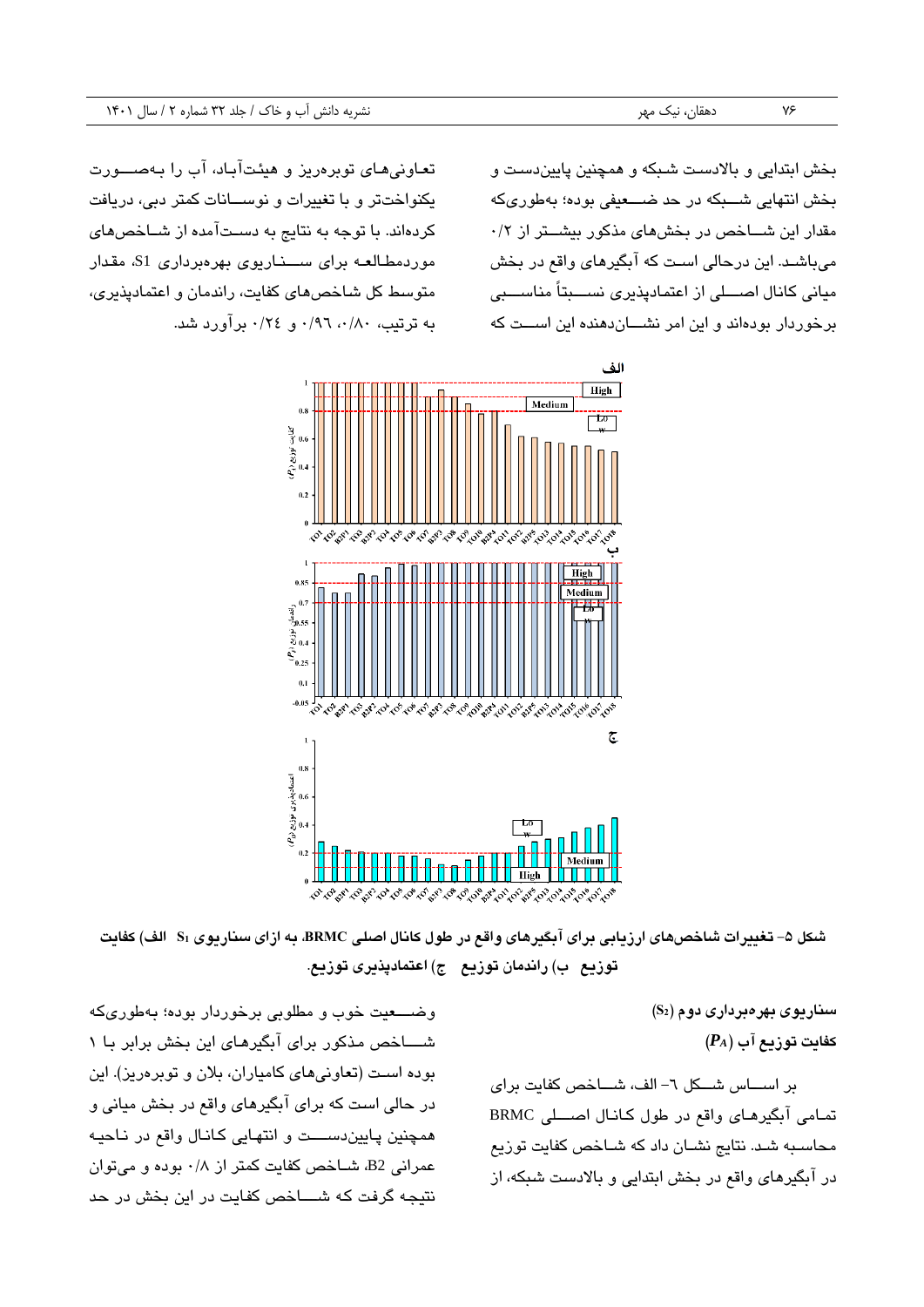ضعیف و نامطلوبی قرار داشته است. به عبارت دیگر، نیاز آبی آبگیرهای واقع در بخش پایین دست برآورده نگردیده و کمتر از نیاز خود، آبگیری نمودهاند (تعاونی های گنبده، سرچم، الک و آهنگران).

**راندمان توزیع آب )***PF***)**

با توجه سناریوی بهرهبرداری S2، همه آبگیرهای واقع در طول کانبال اصبو، از راندمبان توزیع در حد مطلوب و منـاســـبی برخوردار بودهانـد؛ بــهطوریکـه آبگیرهای بخش میانو و پا یندربب، شببه وضببعی، مناسبتری داشته و شباخص راندمان توزیع در آنها برابر ١ بوده است (شكل ٦- ب).

**اعتمادپذیری توزیع آب )***PD***)**

شکل ٦- ج، شاخص اعتمادپذیری توزیع برای کل آبگیرهای واقع در طول کانال اصطلی BRMC به ازای سخاریوی بهرهبرداری S2 را نشـان میدهد. با توجه به نتایج بدســتآمده، شــاخص P<sub>D</sub> برای آبگیرهای واقع در بخش ابتدایی و بالادست شبکه و همچنین پاییندست و بخش انتهایی شـــبکه در حد ضـــعیفی بود. بهگونهای که مقدار این شساخص در نواحی مذکور بیشستر از ۰/۲ به دست آمد. این درحالی است که آبگیرهای واقع در بخش میانی کانال اصبلی از اعتمادپذیری نسببتاً مناسب و متوســطی برخوردار بودهاند و این امر نشـــاندهنده این اســـت که تعاونیهای توبرهریز و هیئتآباد، آب را با نکنواختی بیشتر و نوسانات کمتر دبی، دریافت نمودهاند.

با توجه به نتایج به دستآمده، مقدار متوسط کل شساخص های کفایت، راندمان و اعتمادپذیری، به ترتیب، ٠/٧١، ١/٤٠ و ٣٤/٠ بود. بر همین اســاس مى توان نتيجه گرفت که به ازای ســــناریوی بهرهبرداری  $S_2$ ، شــــاخص راندمان توزیع برای کل شــبکه اصــلی کانال BRMC در حد متوسطی بوده و گردش و توزیع آب در کل شبکه بر اساس شاخص فوق در حد نسبتاً قابل قبولی بوده است. این در حالی است که عملکرد شـبکه اصـلی در توزیع و

گردش آب بر اساس شاخصهای کفایت و اعتمادپذیری، در حد بسـیار ضـعیف و نامطلوبی بوده بهطوریکه اکثر تعاونی های ذی مدخل در شبکه اصلی بهصورت نابرابر و غیرعـادلانـه آب دریـافت نمودهانـد و همچنین این تعاونیها بهصورت غیر یکنواخت، دبی موردنیاز خود را در یافت کردهاند.

> **سناریوی بهرهبرداری سوم )3S) کفایت توزیع آب )***PA***)**

در شبکل ۷- الف شباخص کفایت برای تمامی آبگیرهای واقع در طول کانال اصلی BRMC محاسبه و نشبان داده شبده است. با توجه به شکل میتوان گفت که شساخص کفایت توزیع در اکثر آبگیرهای واقع در طول کبانبال از عملکرد متوســط (تعباونیههای کبامیباران و توبرهریز) تا ضبعیفی (تعاونیهای الک، سبرچم و گنبده) برخودار بوده اســت. بهگونهای که برای آبگیرهای واقع در بخشهبای میبانی و انتهبایی کبانبال واقع در نباحیه عمرانی B2، شباخص کفایت کمتر از ۰/۸ بوده و این بدان معنی اسست که شساخص کفایت در این بخش در حد ضعیف و نامطلوبی قرار داشته است. به عبارت بهتر، نیاز آبی آبگیرهای واقع در اکثر نقاط شبکه تأمین نشده و کمتر از نیاز خود آبگیری نمودهاند. علت این موضـوع را میتوان به کاهش دبی ورودی به کانال، نسـبت به دو  $S_1$ ریوی  $S_1$  و  $S_2$  نسبت داد.

## **راندمان توزیع آب )***PF***)**

با توجه سناریوی بهرهبرداری S3، آبگیرهای واقع در بخش بالادست و میانی کانال از راندمان توزیع مناسب و خوبی برخوردار بودهاند. این درحالی است که آبگیرهای بخش پایین سبت کبانال نسببت به بخش بالادست، وضبعیت بهتری داشبته و راندمان توزیع در این نواحی، معادل ۱ میباشد (شکل ۷- ب).

**اعتمادپذیری توزیع آب )***PD***)**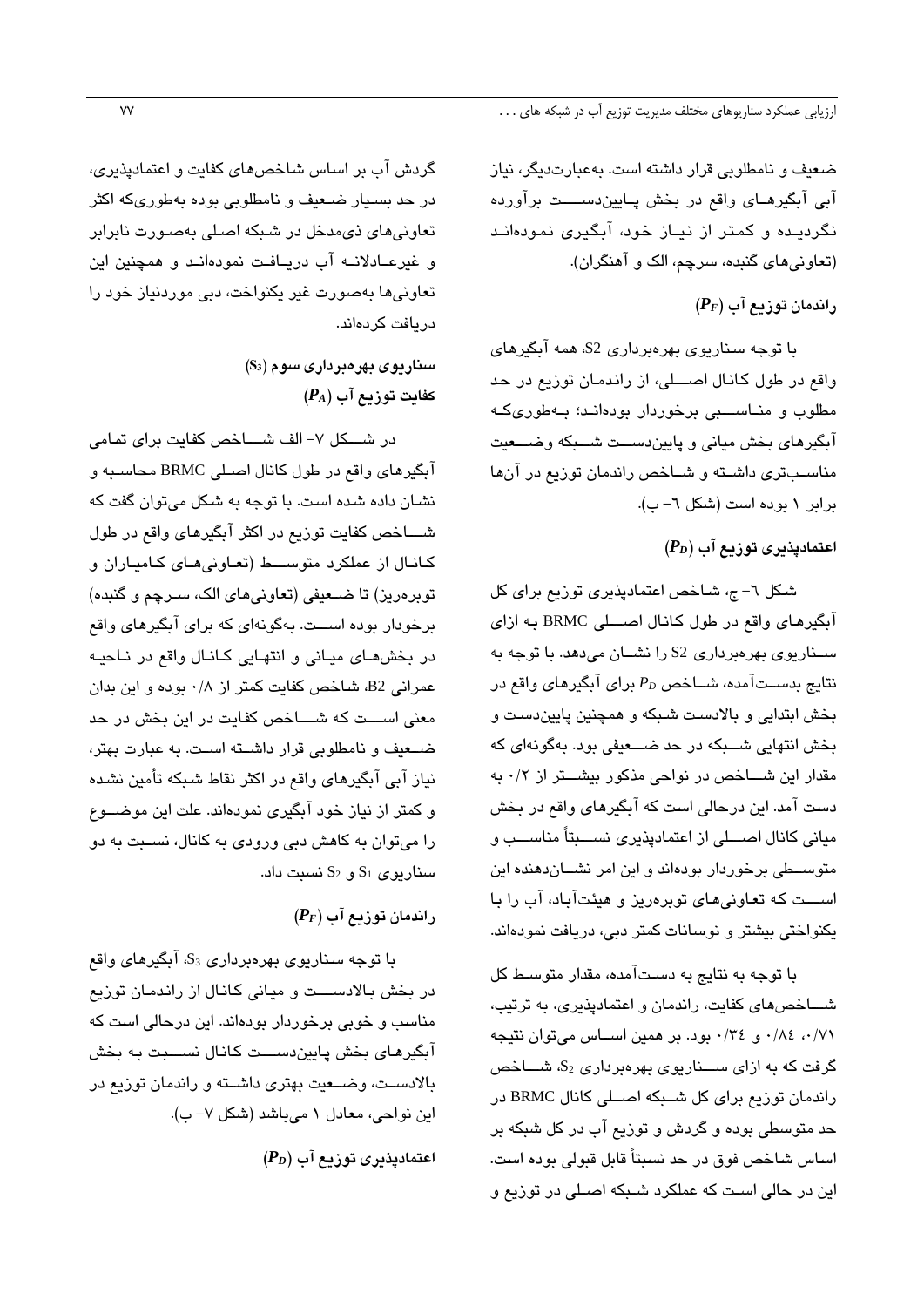شکل ۷– ج، شاخص اعتمادپذیری توزیع برای کل آبگیرهای واقع در طول کانال اصطلی BRMC به ازای ســناریوی بهرهبرداری S<sub>3</sub> را نشــان می دهد. با توجه به شبکل میتوان نتیجه گرفت که شساخص اعتمادپذیری برای آبگیرهای واقع در تمامی بخشهای شــــبکه در حد ضبعیفی بوده است. بهطوریکه مقدار این شباخص در تمامی بخشها بیشتر از ۰/۲ به دست آمد. این امر نشباندهنده این است که همه تعاونی ها، آب را بهصورت غیر یکنواخت و ببا تغییرات و نوسسانبات ببالای دبی، دريافت نمودهاند.

با توجه به نتایج به دســـتآمده برای ســـناریوی بهرهبرداری S3 مقدار متوسط کل شباخصهای کفایت، راندمان و اعتمادپذیری، به ترتیب، ۰/۲۱ / ۰/۶۱ و ۰/٤٦ برآورد گردید. بر این اسـاس میتوان نتیجه گرفت که به ازای سناریوی بهرهبرداری S3، شاخص راندمان توزیع برای کل شبکه اصلی کانال BRMC در حد ضعیفی بوده و گردش و توزیع آب در کل شبکه بر اسـاس شــاخص فوق در حد قابل قبولی نبوده اســـت. بهطوریکه تمامی تعاونی های نو،مدخل در شبکه اصبلی بهصورت نابرابر و غیرعادلانه آب دریافت نمودهاند و میتوان گفت که بهرهبرداری از شببکه در این سبخاریو نسببت به دو سناریوی پیشین، ضعیفتر و نامناسبتر بوده است.



<span id="page-15-0"></span>شكل ۶– تغييرات شاخصهاى ارزيابي براي آبگيرهاي واقع در طول كانال اصلي BRMC، به ازاي سناريوي S2 الف) كفايت **توزیع ب( راندمان توزیع ج( اعتمادپذیری توزیع.**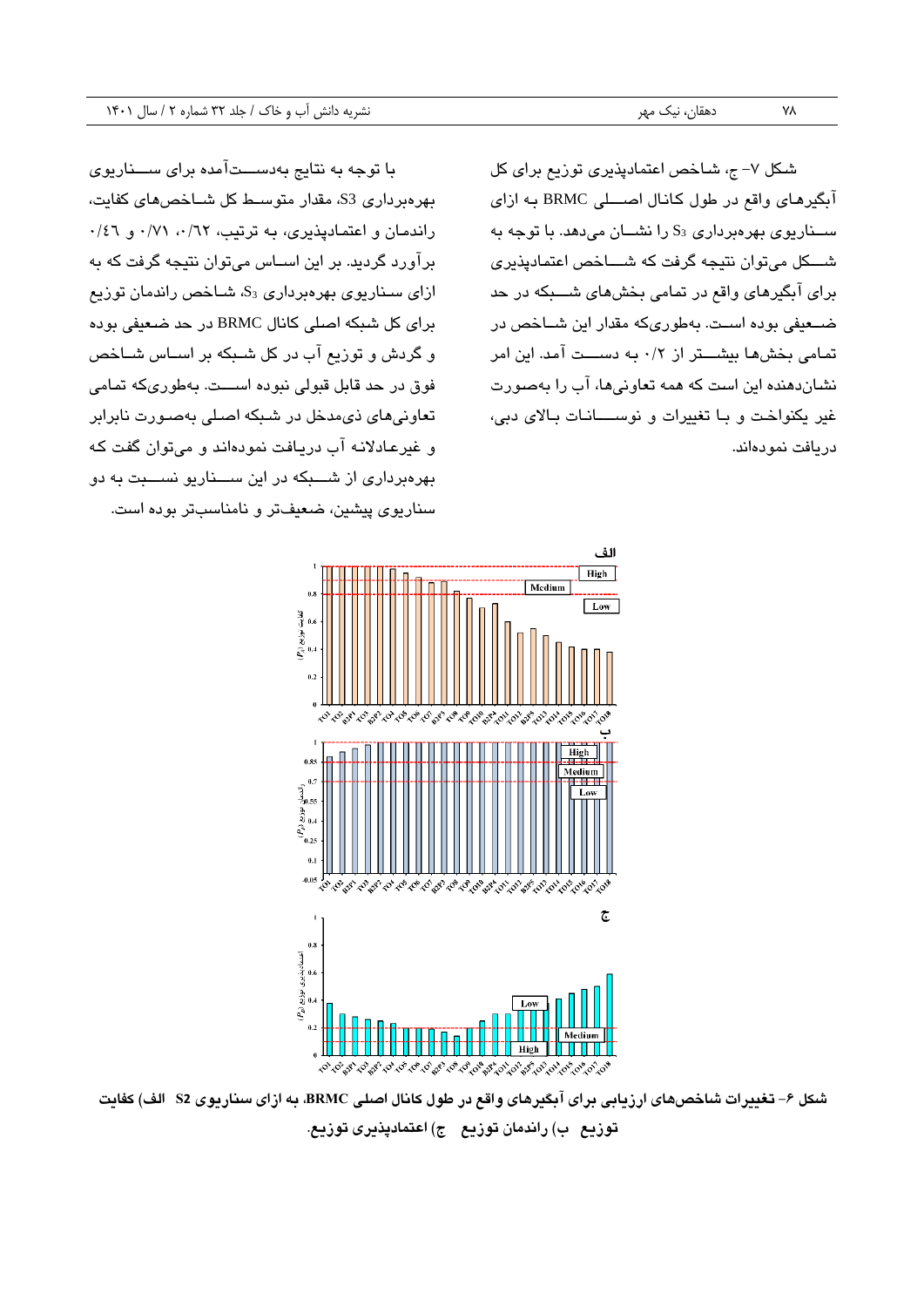

شكل ۷– تغييرات شاخصهاي ارزيابي براي آبگيرهاي واقع در طول كانال اصلي BRMC، به ازاي سناريوي S3 الف) كفايت **توزیع ب( راندمان توزیع ج( اعتمادپذیری توزیع.** 

#### <span id="page-16-0"></span>**سناریوی بهرهبرداری چهارم )4S)**

پس از شبیهسازی کانال اصبلی به همراه آبگیریهای واقع در آن، در مدل هیدرودینامیک و اعمال ســـناریوی بهرهبرداری S<sub>4</sub> علاوه بر ارزیـابی عملکرد شبکه اصلی از دیدگاه بهرهبرداری، شـاخصهای مورد استفاده، در شـرایط وجود و عدم وجود برداشـتهای غیر مجاز مورد محاســـبه قرار گرفتهاند که در ادامه تشریح خواهد شد.

### **کفایت توزیع آب )***PA***)**

در شبکل ۸– الف شباخص کفایت برای آبگیرهای سـه بخش واقع در بالادسـت، میانی و پاییندسـت کانال اصبلی BRMC با احتسباب برداشبت غیرمجاز از کانال اصبلی نشبان داده شبده است. نتایج نشبان میدهد که

شســاخص کفایت توزیع در هر ســـــه بخش از کانـال از عملکرد ضبعیفی برخودار بوده است. بهطوریکه برای بخش بالادست که شامل تعاونی های کامیاران، توبرهریز و ورمهنگ بوده، شساخص کفایت در حدود ۰/۸ بوده و این بدان معنی است که شـاخص مذکور در این بخش در حد متوسطی قرار داشته است. اما در دو بخش میانی و پاییندست خصــوصــاٌ برای تعاونیهای الک، ســرچم و گنبده که جز آخرین تعاونیها میباشند، شـاخص کفایت بسب یار پایینتر از ۰/۸ به دست آمد که بیانگر این موضبوع است که تعاونیهای مذکور بهاندازه کافی و مبوردنباز خود آب دریافت نکردهانب. همچنین برداشتهای غیر مجاز در طول کانال اصلی نیز خود به عنوان عامل تشبدیدکننده باعث تضبعیف این بخش در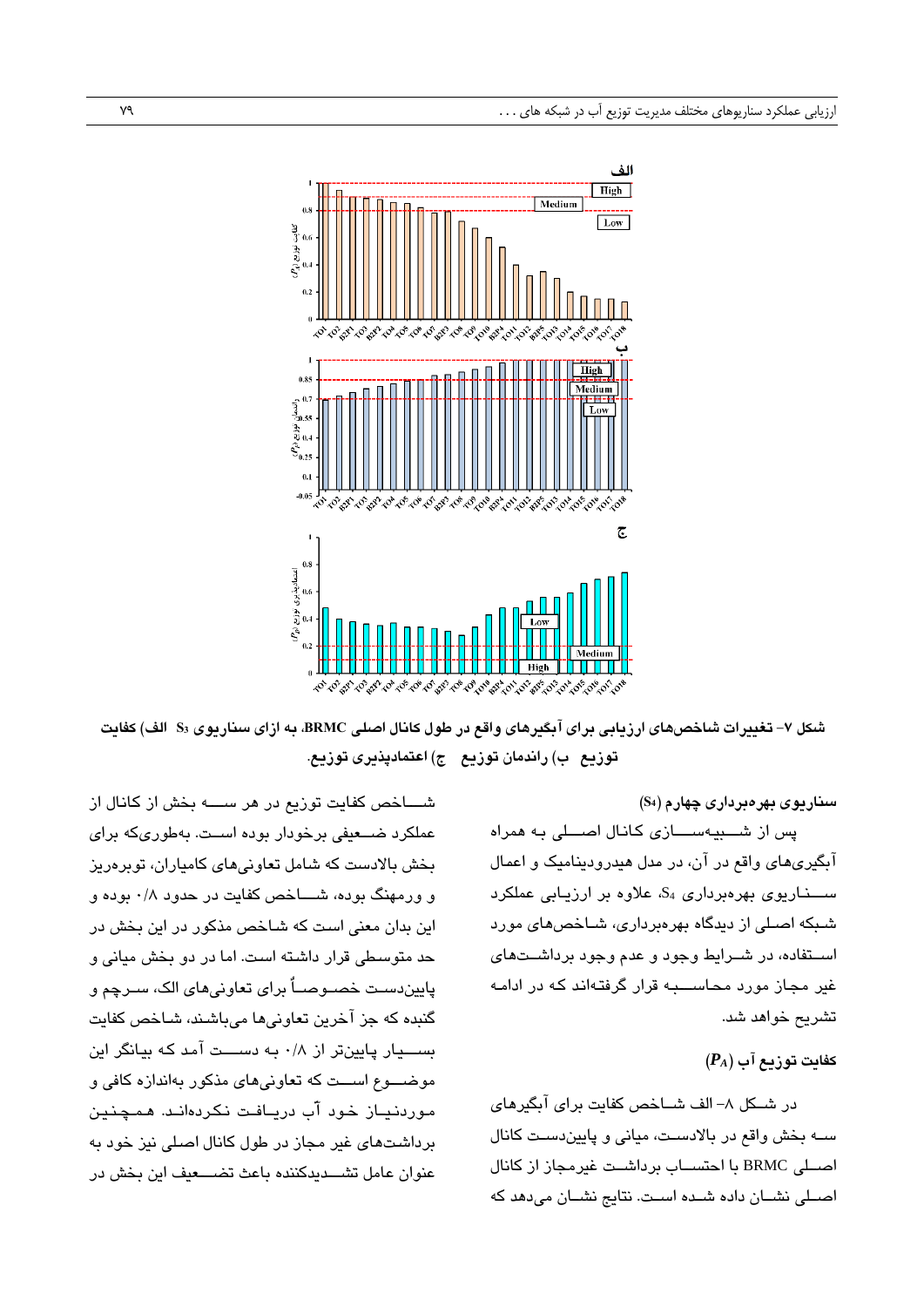دریافت آب شبده اسبت؛ چرا که آب قابل توجهی در هر سه بخش بالادست، میانی و پاییندست بهصـورت غیر مجاز از کانال برداشــت میگردد. این در حالی اســت که در شـرایط عدم وجود برداشتهای غیر مجاز، شـاخص نسبت به حالت وجود برداشت غیر مجاز ارتقا یافته  $P_A$ اسست. بهطوریکه برای تعاونیهایی نظیر کامیاران و توبرهریز واقع در بخش بالادســت، شـــاخص کفایت در آســـتانه وضــــعیت مطلوب قرار گرفت. همچنین باوجود اینکه سایر تعاونیهای واقع در بخش میانی و پاییندست کانال در وضبعیت ضبعیف باقی ماندهاند، اما نسبت به شرایط وجود برداشت غیر مجاز از کانال، بهتر شدهاند.

# **راندمان توزیع آب )***PF***)**

با توجه به شکل ۸- ب، در سناریوی بهرهبرداری  $S_4$  در شـــرایط وجود برداشـــت غیر مجاز از کانال، راندمبان توزیع آبگیرهبای واقع در بخش بالادست (کامیاران، توبرهریز و ورمهنگ)، در ناحیه متوســط ( و آبگیرها*ی* بخش میانی و بخش ( $P_{F} = 0.75\,$ پاییندست در ناحیه ض**عی**ف ( P<sub>F</sub> < 0.70) قرار گرفتند. از طرف دیگر، شــاخص *P<sub>F</sub> بر*ای کل آبگیرهای کانال در شبرایط عدم وجود برداشبت غیر مجاز از کانال در هر سب بخش ارتقا بافت؛ بهطوریکه تعاونی های بخش بالادست و میانی نظیر کامیاران و آهنگران از وضبعیت متوسطی برخوردار بودهاند امبا تعباونی هبای بخش پاییندست مانند گنبده، با وجود بهتر شسدن شسرایط،  $(P_{\scriptscriptstyle F} < 0.70)$  هنوز در وضعیت ضعیف ( $P_{\scriptscriptstyle F} < 0.70$  قرار دارند.

#### **اعتمادپذیری توزیع آب )***PD***)**

شسکل ۸– ج، شساخص اعتمادپذیری توزیع برای همه آبگیرها را در شـرایط وجود و عدم وجود برداشـت غیرمجاز نشسان می هد. با توجه به شبکل مذکور، شباخص اعتمادپذیری برای تمامی آبگیرها، در هر دو شــــرایط، در حد ضــــعیف (20.20 <  $(P_{\scriptscriptstyle D} > 0.20)$  بود. این امر نشاندهنده این است که به همه تعاونیها، آب بهصورت

غیر یکنواخت و با تغییرات و نوسسانات بیشستر دبی، انتقال بافته است.

با توجه به نتایج حاصل شده و به ازای سناریوی بهره برداری مشخص و معین، شاخص های بهرهبرداری در آبگیرهای بخش ابتدایی و بالادست کانال از شـرایط ابده آل خود فاصیله گرفتهاند و دلیل آن را میتوان به وجود آب مازاد بر نیاز برداشت کشباورزان نسبت داد به طوری که معمولا اضبافه برداشت در آبگیرهای واقع در این بخش وجود داشت. شاخصهای بهرهبرداری در آبگیرهای واقع در بخش پاییندست و انتهایی شبکه نیز در شبرایط نامطلوبی قرار داشبتند. اضبافه برداشب در آبگیرهای بالادستی و نتیجتا عدم وجود آب کافی در این این بخش از کانال و همچنین رقوم طراحی نامناسب کارگزاری آبگیرهای بخش انتهایی کانال اصــلی، اصــلی ترین دلیل ضبعف شباخص ها در بخش انتهایی کانال بود. اما آبگیرهای بخش میانی کانال به دلیل دریافت دبی متناسب با نیاز هر آبگیر در وضبعیت مطلوبی قرار داشتند. همچنین با مقایسه بین سناریوهای مختلف بهره برداری می توان نتیجه گرفت کـه بـه ازای دبی هـای ورودی کمتر از دبی طراحی به کانال اصطی، شباخص های بهره برداری در شـرایط ضـعیف و نامطلوبی قرار داشتند به طوری که در سناریوی S3 و S4، شاخص ها در بد ترین شرایط خود قرار داشتند. این امر به واسطه این می تواند باشبد که ابعاد کانبال، آبگیرها و رقوم کارگزاری آبگیرها متناسب با دبی طراحی بوده است اما زمانی که دبی کمتر از دبی طراحی به کانال ورود پیدا میکند آبگیرها قادر به آبگیری دبی متناســـب و مورد نیاز خود نیستند و درنتیجه شباخص های بهرهبرداری تضبعیف می شوند. نتایج تحقیق حاضب با نتایج نام و همکاران (٢٠١٦)، نجیم و همکاران (٢٠٠٤) و عبدالموتی (٢٠١٣) کاملا مشابه بوده است به طوری که در همه آنها عملکرد شساخص های بهرهبرداری در بخش انتهایی شبکههای آبیاری بسیار ضبعیف و نامناسب گزارش شده است. همچنین نتایج با مطالعه خان و گامن (۲۰۰۸)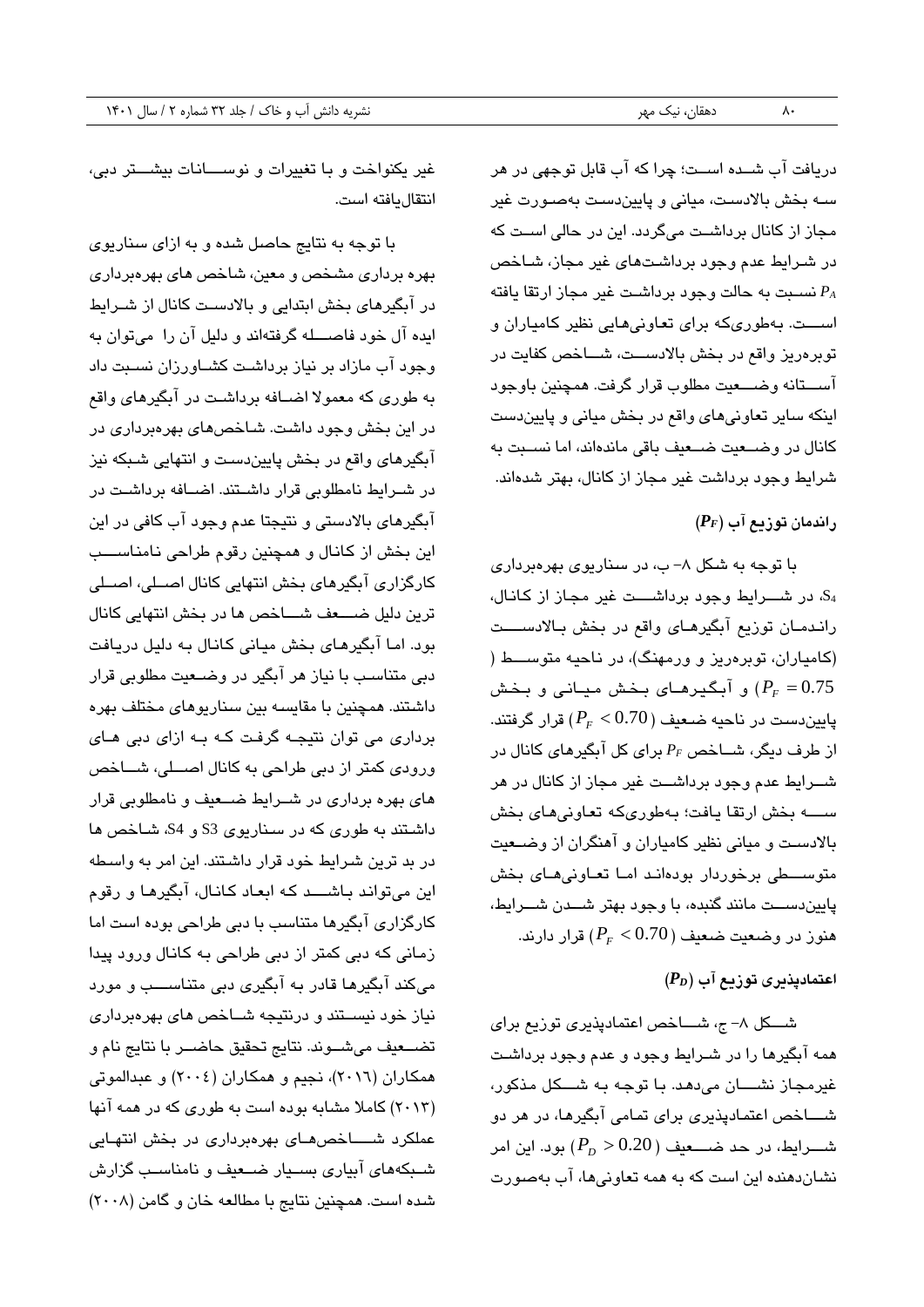در ارتباط با اثر برداشتهای اضبافی و غیر مجاز در طول کانال اصلی کاملا مشابه بوده است به طوری که برداشب، های غیر مجاز باعث غضبعیف و ناکارآمد شبدز

شباخص های توزیع آب شده است که این امر در بخش انتهایی کانال مشهود تر بود.



شکل ۸– نحوه تغییرات شاخصهای ارزیابی مختلف، به ازای سناریوی بهرهبرداری چهارم (S4)، الف) شاخص کفایت توزیع **ب( شا ص راندمان توزیع ج( شا ص اعتمادپذیری توزیع .** 

## <span id="page-18-0"></span>**نتیجهگیری کلی**

در تحقیق حاضر، به دلیل به اتمام نرسیدن شبکه اصلی و فرعی با یکدیگر از لحاظ زمانی و فرسوده شدن سازههای کانال اصلی در گذر زمان از یک طرف و پدید آمدن نیازهای آبی جدید به دلیل افزایش سطح زیر کشت از طرف دیگر، باعث پیچیدگی در امر مدیریت تحویل و توزیع آب شبده اسبت. لذا سبخاریوهای مختلف بهرهبرداری متناسب با شرایط بهرهبرداری کانال شبیه

ســـازی شـــد. بهازای همه دورههای بهرهبرداری و همه ســـناریوها، آبگیرهای واقع در ناحیه بالادســـت کانال اصلی، از وضعیت مناسبتری از دیدگاه شباخصهای بهرهبرداری برخوردار بودند و این درحالی اسست که آبگیرهای واقع در بخش پاییندست شورایط نامطلوبی داشـــتند. همچنین، با مقایســــه بین شـــاخصهای توزیع مورد اســـتفاده در ســــناریوهای مختلف می توان نتیجه گرفت که هر چه دبی ورودی به کانال از دبی طراحی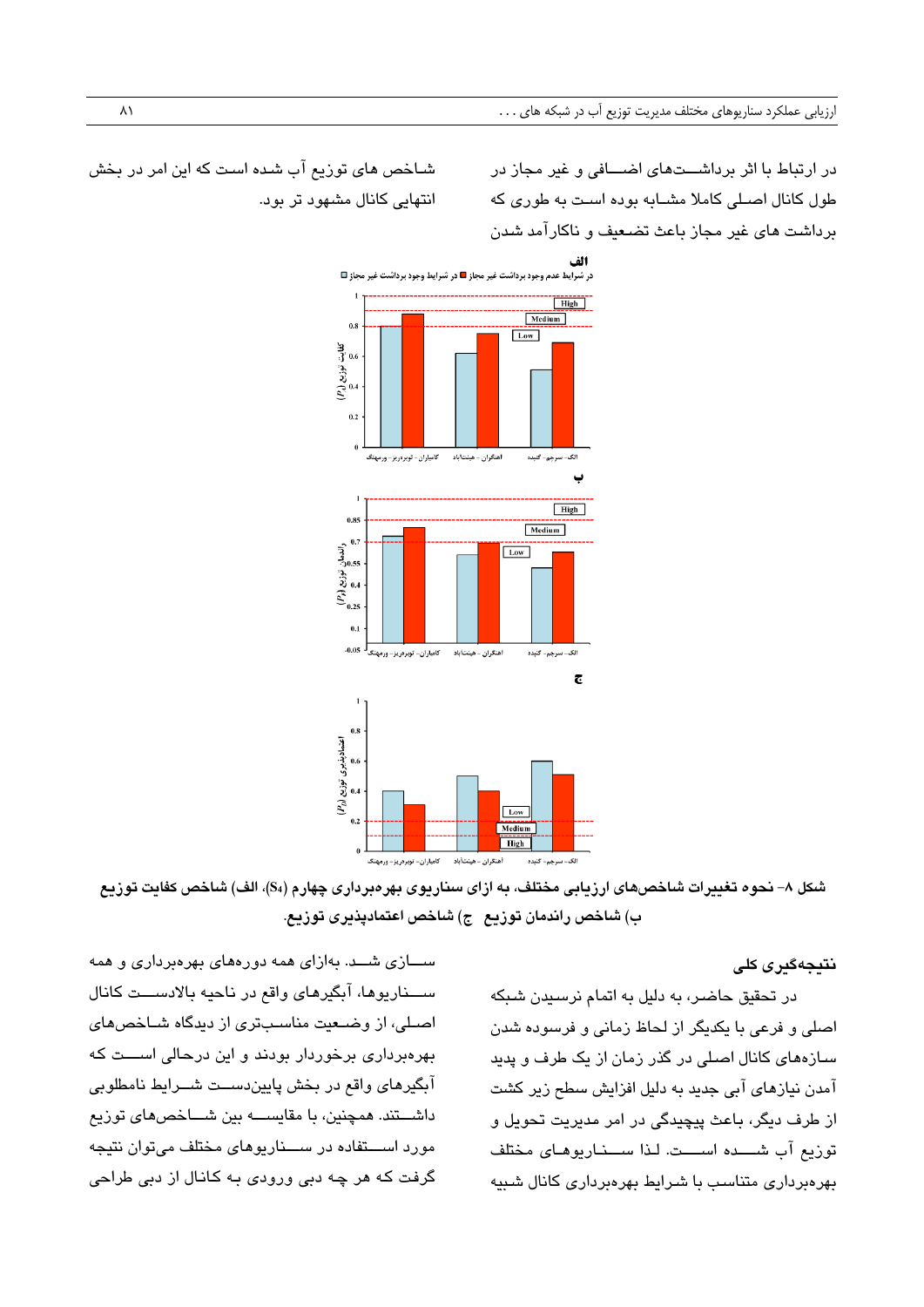بوده که شبکه را دچار مشکلات عدیدهای نیز کرده است.

بنابراین ضروری است به منظور ارتقای کیفیت توزیع و گردش آب در شبکه و افزایش شاخصهای بهرهبرداری،

مشبخصبات فنی شبکه تکمیل شبده و به شبکل کنونی آبگبری نگردد. در این مورد می توان راهکـارهــایی از

جمله تغییرالگوی کشت متناسب با دبی ورودی به کانال،

تغییر سطح زیر کشت متناسب با دبی ورودی و فعال نمودن هر چبه بهتر تعباونی آببران محلی ببه منظور نظارت هر چه بهتر و دقیقتر بر توزیع آب را پیشببنهاد

در شرایط بهرهبرداری کنونی از شبکه علاوه بر مشکل نحوه آبگیری از کانال و همچنین ورود دبی بسیار کمتر از دبی طراحی کانال، برداشـــتهای غیر مجاز از کانال

باعث ایجاد مشکلات بهرهبرداری متعددی شده است. بهطوریکه اثر مستقیمی روی شاخصهای بهرهبرداری گذاشــته و آنها را به ضــعیفترین مقدار خود رســانده است. لذا متوقف کردن برداشتهای غیر مجاز از کانال

به منظور ارتقای کیفیت توریع و گردش آب در شسبکه

کمتر باشد وضبعت شاخص های بهروبر داری از شرایط مطلوب خارج شبده و در ناحیه بحرانی قرار میگیرد به طوریکه در شرایط بهرهبرداری موجود در شبکه ضعف های متعددی در مدیریت توزیع آب دیده میشــود و چنانچه در یکی از فصول زراعی کمبود آب وجود داشته باشـد، کل شـبکه و اراضـی پایاب دچار مشـکل خواهند شد. همچنین در شرایط بهرهبرداری موجود و کنونی در شببکه، برداشبتهای غیر مجاز در طول کانال باعث تضعیف مدیریت در توریع آب بین آبگیرها شده است.

بهصبورت کلی نتایج حاصبل از آنالیز سناریوهای مورد مطالعه تحقیق حاضبر را می توان بهصبورت زیر تشبریح نمید:

در رببنار یی او ک الگیی ب رهبرداری و دبو ،راحو مطابق با مشــخصـــات فنی کانال اســت، نتایج بهتری از دیدگاه شساخص های بهرهبرداری نسسبت به سسایر سنار بوها، به دست آمد. این در حالی است که در شرایط موجود شبیکه که مشبخصبات فنی آن تکمیل نگردیده و الگوی بهرهبرداری و دبی وارده به کانال با آن مطابقتی ندارد، از شساخصهای بهرهبرداری نامطلوب و پایین

**منابع مورد استفاده**

Abdelmoaty MS, 2013. Improving the hydraulic efficiency of Ibrahemia canal. Water Science 27: 57-68.

نمید

امری ضروری است.

- Burt CM and Styles SW, 1998. Modern water control and management practices in irrigation: impact on performance. Report No. R 98-001 .
- Ebrahimian F, Monem MJ and Delavar M, 2019. Investigating the impact of distribution and delivery management in water shortage conditions on water productivity index using hydrodynamic and crop production model. Iranian Journal of Irrigation and Drainage 13:142-152. (In Persian with English abstract).
- Hashemi S and Van Overloop P, 2013. Applying decentralized water level difference control for operation of the Dez main canal under water shortage. Journal of Irrigation and Drainage Engineering 139: 1037- 1044 .
- Kanooni A and Abedi A, 2018. Evaluation of spatio-temporal performance and water delivery management of yamchi irrigation network in ardabil province. Irrigation and Drainage Structures Engineering Research 19: 113-128 (In Persian with English abstract).
- Kasbdouz Sh, Monem MJ and Kouchekzadeh S, 1998. Application of ICSS-POM hydrodynamic model in determining the most suitable water distribution option in irrigation network (Case Study: irrigation network of ghori chaie). Pp 13-21. The 9th seminar of the National Irrigation and Drainage Committee. 23 October, Tehran, Iran (In Persian with English abstract).